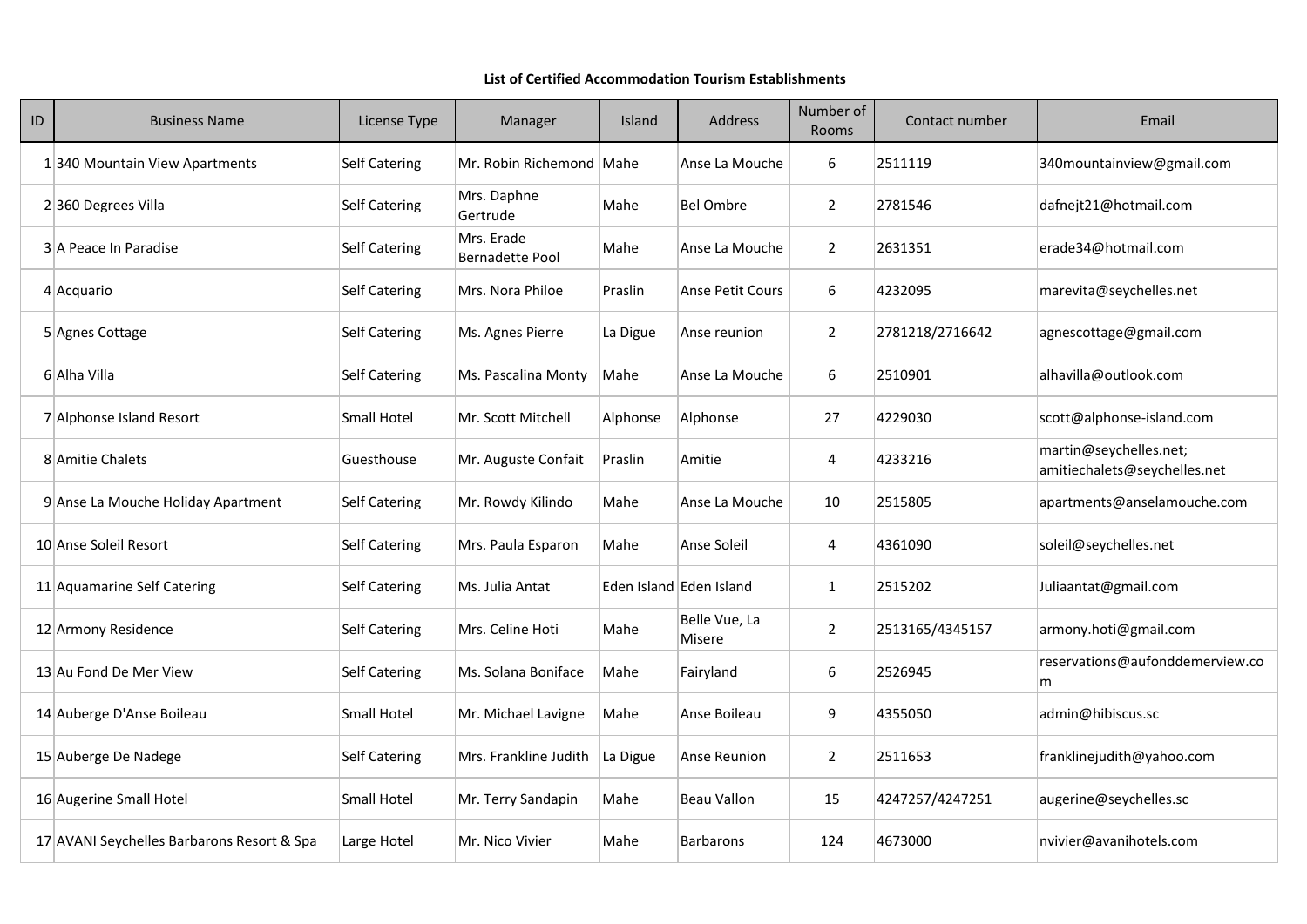| 18 Beach Cottages         | <b>Self Catering</b> | Ms. Katrina Soleil                 | Mahe     | <b>Belombre</b>     | 6              | 4247861/2515547             | info@beachcottages.sc              |
|---------------------------|----------------------|------------------------------------|----------|---------------------|----------------|-----------------------------|------------------------------------|
| 19 Beach Cove             | <b>Self Catering</b> | Mr. Hudson Soleil                  | Mahe     | <b>Belombre</b>     | 4              | 4247861/2595382             | pency@beachcove.sc                 |
| 20 Beach Villa            | Guesthouse           | Mrs. Marie France<br>Wartelsteiner | Praslin  | <b>Grand Anse</b>   | 9              | 4233445/2527577             | beachvilla@email.sc                |
| 21 Beau Bamboo Guesthouse | <b>Self Catering</b> | Mr. Francois Contoret Mahe         |          | <b>Beau Vallon</b>  | 4              | 2596748                     | francois.contoret@gmail.com        |
| 22 Beau Vallon Residence  | <b>Self Catering</b> | Mrs. Aline Ghiselain               | Mahe     | <b>Beau Vallon</b>  | $\overline{2}$ | 2516067/4247459             | bvresi@hotmail.com                 |
| 23 Bedier Villa           | <b>Self Catering</b> | Mr. Louis Bedier                   | Praslin  | Cote D'Or           | $5\phantom{.}$ | 2513840/4232192             | bedier_son@hotmail.com             |
| 24 Belle Vacance          | <b>Self Catering</b> | Ms. Doris Etheve                   | Praslin  | Anse Kerlans        | 10             | 2811439                     | bellevacanceseychelles@gmail.com   |
| 25 Berjaya Praslin Beach  | Large Hotel          | Mr. Norazman Chung                 | Praslin  | Cote Dor            | 74             | 4286286/4232183             | norazman.chung@berjayahotel.com    |
| 26 Bliss Hotel            | <b>Small Hotel</b>   | Mrs. Mylene Morel                  | Mahe     | Glacis              | 24             | 4261369/4261184             | generalmanager@bliss-hotel.net     |
| 27 Bliss Hotel Praslin    | <b>Medium Hotel</b>  | Mr. Adrien De Hehau                | Praslin  | <b>Grand Anse</b>   | 27             | 2535212                     | operationpraslin@bliss-hotel.net   |
| 28 Blue Horizon Villas    | <b>Self Catering</b> | Ms. Carole Ward<br>Horner          | Mahe     | Pointe Au Sel       | $\mathbf{3}$   | 2510206/2573055             | fabioladeltel@gmail.com            |
| 29 Bois D'Amour           | <b>Self Catering</b> | Mr. Alvis Waye-Hive                | La Digue | Anse Reunion        | 6              | 4234490                     | alvis@boisdamour.de                |
| 30 Bois Joli              | <b>Self Catering</b> | Mr. Richard Joanno                 | Mahe     | Au Cap              | $\mathbf{1}$   | 2718284                     | info@boisjoli.online               |
| 31 Bonnen Kare            | <b>Self Catering</b> | Mrs. Julie Fayon                   | Praslin  | Anse<br>Consolation | 4              | 2510555                     | photo@seychelles.net               |
| 32 Bord Mer               | <b>Self Catering</b> | Ms. Linda Mancienne                | Mahe     | <b>Beau Vallon</b>  | 8              | 2522323/2521144/4247<br>247 | bungalows@seychelles.net           |
| 33 Britannia              | <b>Small Hotel</b>   | Mrs. Lydia Lablache                | Praslin  | <b>Grand Anse</b>   | 12             | 4233215                     | britania@seychelles.net            |
| 34 Brown Sugar Lodge      | <b>Self Catering</b> | Mr. keith Andre                    | Mahe     | Mare Anglaise       | $\mathbf{3}$   | 2710800/2791933             | andrte.kit@gmail.com               |
| 35 Buisson Self Catering  | <b>Self Catering</b> | Mrs. Doris Hoareau                 | La Digue | La Passe            | $\overline{2}$ | 2635959                     | buissonselfcatering@seychelles.net |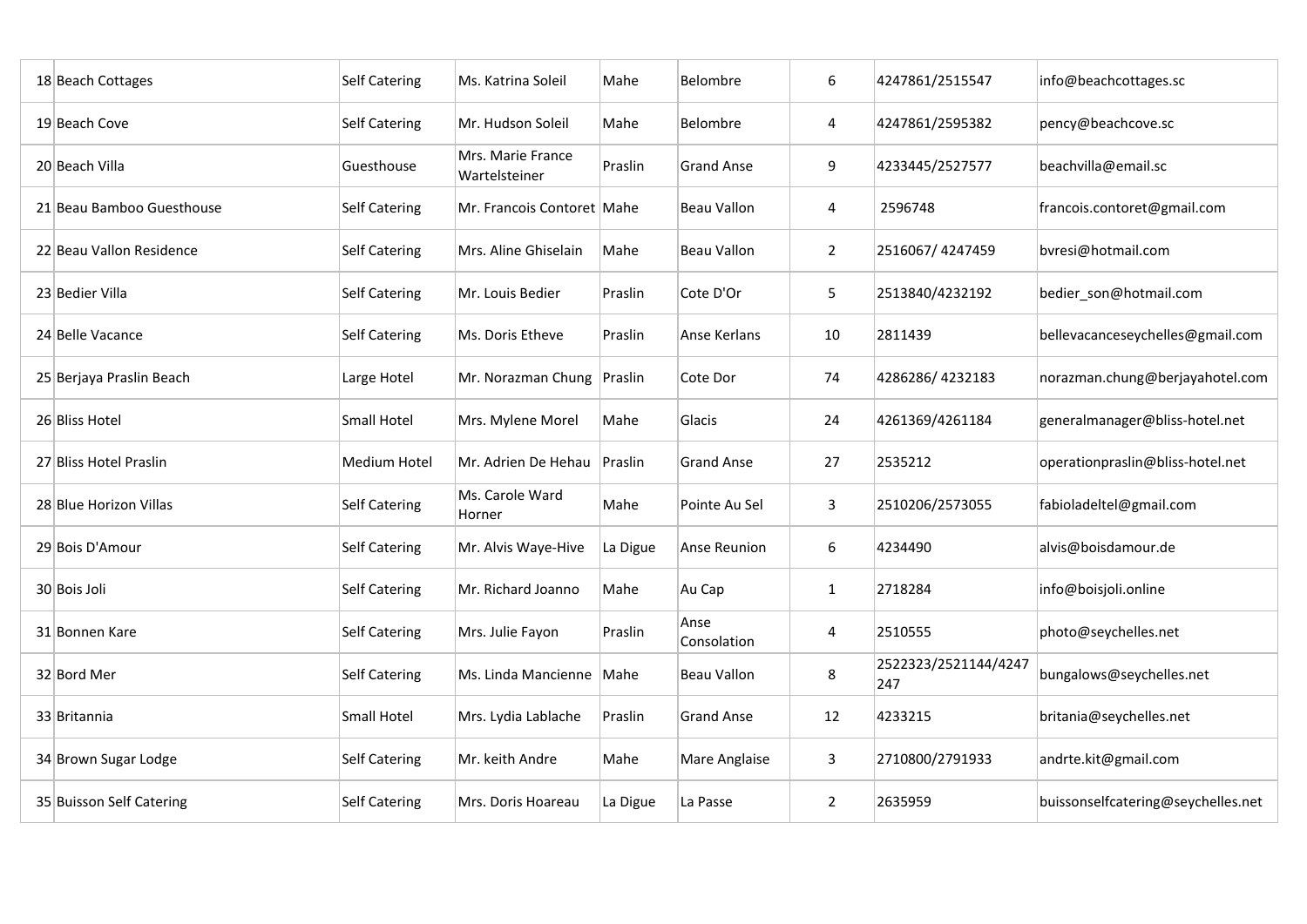| 36 Bwaver Cottage                  | Guesthouse                               | Mr. Jemmy Ernesta                | La Digue | L'Union               | 3              | 2511015                     | bwavercottage@gmail.com            |
|------------------------------------|------------------------------------------|----------------------------------|----------|-----------------------|----------------|-----------------------------|------------------------------------|
| 37 Cabane Des Anges                | Guesthouse                               | Ms. Anania Asba                  | La Digue | <b>Anse Reunion</b>   | 6              | 2529115/42344112/423<br>113 | cabanedesange@seychelles.net       |
| 38 Calou Guesthouse                | Guesthouse                               | Mrs. Wilvina<br>Jesinhaus        | La Digue | La Passe              | 5              | 4234083                     | calouguesthouse@gmail.com          |
| 39 Cap Sud Self Catering           | <b>Self Catering</b>                     | Mrs. Bessy Lucas                 | Mahe     | Turtle Bay, Au<br>Cap | 5              | 2529221/4375528/2516<br>263 | bessylucas@hotmail.com             |
| 40 Carana Beach Hotel              | Medium Hotel                             | Mr. Cyrill Carafano              | Mahe     | Glacis                | 40             | 4383333                     | info@caranabeach.com               |
| 41 Carana Hilltop Villa            | <b>Bed &amp; Breakfast</b><br>Guesthouse | Mrs. Eileen Michaud              | Mahe     | Glacis                | $\overline{a}$ | 2539147                     | reservation@caranahilltopvilla.com |
| 42 Casa De Leela                   | <b>Self Catering</b>                     | Mr. Robert Pool                  | La Digue | La Passe              | $\overline{7}$ | 2512223/4234415             | casadeleela@seychelles.sc          |
| 43 Casa Tara                       | <b>Self Catering</b>                     | Mrs. Anne Hunt                   | Praslin  | Anse Kerlans          | 6              | 2601062/4237242             | casa.tara.villas@hotmail.com       |
| 44 Cashew Nut Grove chalets        | <b>Self Catering</b>                     | Mrs. Marie Alexandra<br>Marandel | Mahe     | <b>Grand Anse</b>     | 6              | 2719656/2524465             | cashewnutgrove@intelvision.net     |
| 45 Castello Beach Hotel            | <b>Medium Hotel</b>                      | Mr. Michel<br>Nibourette         | Praslin  | Anse Kerlan           | 26             | 2298900/2527450             | michel@castellobeachhotel.com      |
| 46 Casurina Hills Villas           | <b>Self Catering</b>                     | Mr. & Mrs. Walter &<br>Lizel     | Mahe     | Le niol               | $2^{\circ}$    | 2540092 / 4266686           | Pat.liz.tirant@gmail.com           |
| 47 Cavern Self catering Apartments | <b>Self Catering</b>                     | Mr. Robin Richemond Praslin      |          | <b>Baie Ste Anne</b>  | $\overline{2}$ | 2511119                     | info@cavernapartments.com          |
| 48 Cella Villa                     | Self Catering                            | Mrs. Maria Celia Ah-<br>Wan      | Mahe     | Santa Maria           | 6              | 2514190/2371784             | johnahwan52@gmail.com              |
| 49 Cerf Island Resort              | <b>Small Hotel</b>                       | Mrs. Foram Varsani               | Cerf     | Cerf                  | 24             | 4294500                     | relax@cerf-resort.com              |
| 50 Chalet Bamboo Vert              | Guesthouse                               | Mr. Selby Pool                   | La Digue | La Passe              | 6              | 2643507                     | bamboochalets@seychelles.net       |
| 51 Chalet Cote Mer                 | Guesthouse                               | Ms. Beverly Burian<br>Parmantier | Praslin  | <b>Baie Ste Anne</b>  | 20             | 4294200/2501446             | ccmer@seychelles.net               |
| 52 Chalets Bougainville            | <b>Self Catering</b>                     | Mr. Joseph Aglae                 | Mahe     | Bougainville          | $\overline{3}$ | 4371027                     | bougainvillea_sey@yahoo.com        |
| 53 Chalets D'Anse Forbans          | <b>Self Catering</b>                     | Mrs. Daphne Jumeau               | Mahe     | Anse Forbans          | 16             | 4366111                     | info@forbans.com                   |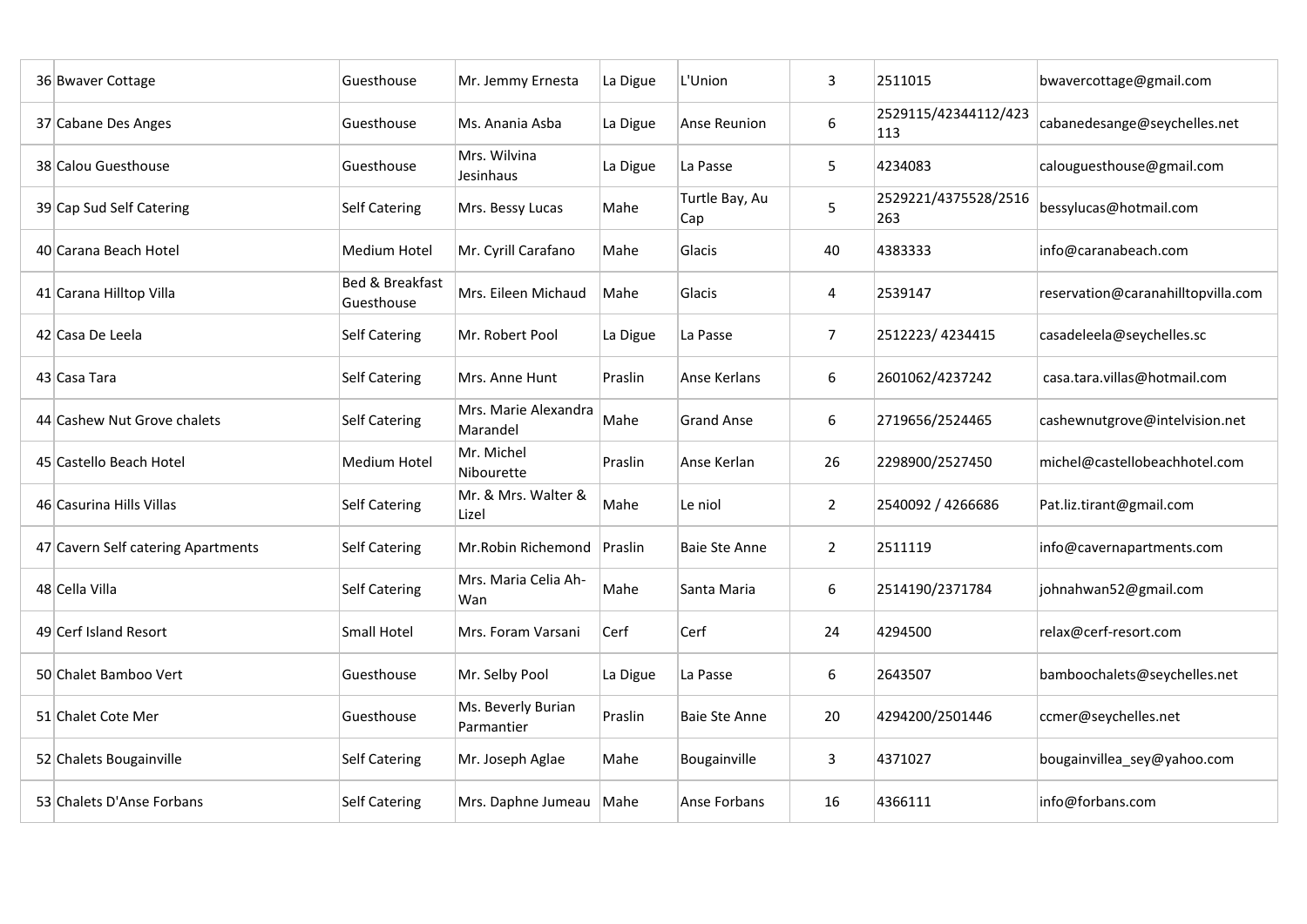| 54 Chalets De Palma        | Guesthouse           | Mrs. Wilvina<br>Jesinhaus        | La Digue | La Passe               | 8              | 4234083                     | calouguesthouse@gmail.com                    |
|----------------------------|----------------------|----------------------------------|----------|------------------------|----------------|-----------------------------|----------------------------------------------|
| 55 Chateau Sans Soucis     | <b>Small Hotel</b>   | Mr. Serge Lablache<br>De Charmoy | Praslin  | Ans Kerlan             | 12             | 4233020                     | reservation@chateausanssoucis.sc             |
| 56 Chateau St Cloud        | <b>Small Hotel</b>   | Mrs. Myriam St Ange              | La Digue | Anse Reunion           | 20             | 4295400                     | stcloud@seychelles.net                       |
| 57 Chello Villa            | <b>Self Catering</b> | Ms. Fadia Dick                   | Mahe     | Anse Boileau           | $\overline{2}$ | 2813448/2717282             | fadzdick@gmail.com                           |
| 58 Chez Antoine            | <b>Self Catering</b> | Mrs. Helga Antoine               | Praslin  | Grand Anse             | 8              | 4235000                     | chezantoineapartment@gmail.com               |
| 59 Chez Augustine          | <b>Self Catering</b> | Mr. Gerald Didon                 | Mahe     | Anse a La<br>Mouche    | 4              | 2515007                     | Chez Augustine@seychelles.net                |
| 60 Chez Bea Luxury Villa   | <b>Self Catering</b> | Mrs. Beatrice<br>Dubignon        | Praslin  | Marie-Jeanne<br>Estate | 8              | 2510151/2526136             | gm@chezbezluxuryvilla.sc                     |
| 61 Chez Coco Self Catering | <b>Self Catering</b> | Mr. Colin Adrienne               | Mahe     | Au Cap                 | $\overline{3}$ | 2711234/2788188             | chezcocoseychelles@hotmail.com               |
| 62 Chez Lorna              | <b>Self Catering</b> | Mrs. Lorna Van Der<br>Laan       | Mahe     | <b>Anse Etoile</b>     | $\mathbf{1}$   | 4241082/2581818             | chezlorna@gmail.com                          |
| 63 Chez Marston            | <b>Self Catering</b> | Mr. Marston Ste Ange La Digue    |          | La Passe               | 5              | 4234023/2514311             | mars@seychelles.net                          |
| 64 Chez Mera Self catering | <b>Self Catering</b> | Mrs. Mera Euphrasie              | La Digue | La Passe               | 4              | 2545908                     | meraeup@yahoo.com                            |
| 65 Chez Payet              | <b>Self Catering</b> | Mr. Rodney Payet                 | Mahe     | Pointe Larue           | 4              | 2511269                     | info@chezpayet-guesthouse.com                |
| 66 Chez Remy               | <b>Self Catering</b> | Mrs. Marie<br>Thyroomooldy       | Mahe     | <b>Beau Vallon</b>     | $\mathbf{1}$   | 4248429                     | jthyro@hotmail.co.uk                         |
| 67 Clef Des Iles           | <b>Self Catering</b> | Mr. Stephane<br>Trambeland       | Mahe     | Beau Vallon            | 8              | 2527100/2528906             | info@clefdesiles.com                         |
| 68 Coco Bay Villa          | <b>Self Catering</b> | Mrs. Rose Marie<br>Cobian        | Praslin  | Anse Volbert           | $\overline{3}$ | 2782826                     | cocobay6@gmail.com                           |
| 69 Coco Blanche            | <b>Self Catering</b> | Mrs. Caroline Deltel             | Mahe     | Anse Royale            | 5              | 2571362                     | cocoblanche@email.sc                         |
| 70 Coco D'Or Hotel         | <b>Medium Hotel</b>  | Mr. Ragu Venkatesan              | Mahe     | Beau Vallon            | 27             | 4247331/2524457             | reservations@cocodor.com;<br>ragu@cocodor.sc |
| 71 Coconut Climb           | <b>Self Catering</b> | Mrs. Vivienne Durup              | Mahe     | Sans Soucis            | 4              | 2515787/2608068/4225<br>773 | coconutclimbsez@gmail.com                    |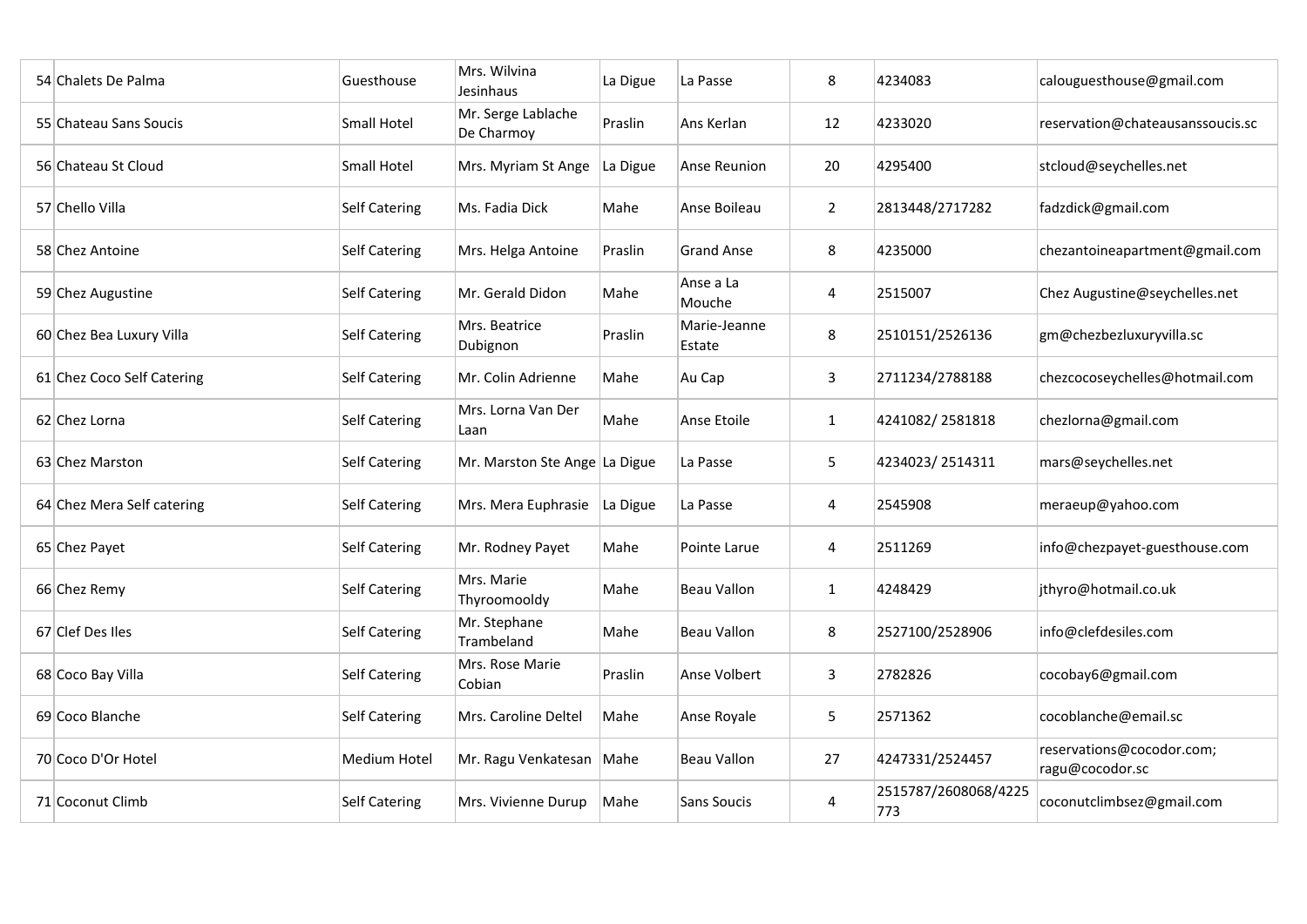| 72 Coin D'Or                       | <b>Self Catering</b> | Mrs. Marie Pelzer                | Praslin | Cote D'Or            | $\mathbf{1}$   | 2526343/4232180             | coindor@rocketmail.com                                |
|------------------------------------|----------------------|----------------------------------|---------|----------------------|----------------|-----------------------------|-------------------------------------------------------|
| 73 Colibri                         | Guesthouse           | Ms. Beverly Burian<br>Parmantier | Praslin | <b>Baie Ste Anne</b> | 11             | 2501446/4294200             | ccmer@seychelles.net                                  |
| 74 Constance Ephelia Resort        | Large Hotel          | Mr. Stephane<br>Duchenne         | Mahe    | <b>Port Glaud</b>    | 309            | 4395000/2524123             | gm@epheliaresort.com                                  |
| 75 Constance Lemuria Resort        | Large Hotel          | Mr. Bruno Le Gac                 | Praslin | Anse Kerlans         | 105            | 2516171                     | gm@lemuriaresort.com                                  |
| 76 Coral Strand Smart Choice Hotel | Large Hotel          | Mr. Sujith Surendran             | Mahe    | <b>Beau Vallon</b>   | 167            | 2527964                     | training@coralstrand.sc                               |
| 77 Cote D'Or Chalets               | <b>Self Catering</b> | Mr. Sonny Payet                  | Praslin | Cote Dor             | $\overline{7}$ | 4232424/2510488             | resa@cotedorchalets.com                               |
| 78 Cote D'Or Lodge                 | <b>Small Hotel</b>   | Mr. Marco Barilari               | Praslin | Cote D'Or            | 37             | 2727380                     | vacanze@seychelles.net                                |
| 79 Cousine Island Resort           | <b>Small Hotel</b>   | Mr. Steven Bennet                | Cousine | Cousine              | 4              | 4346906                     | communications@cousineisland.com                      |
| 80 Creole Breeze                   | <b>Self Catering</b> | Mrs. Linda Simmons               | Mahe    | Anse La Mouche       | 8              | 4241102/4355693/2511<br>062 | creolebreeze@seychelles.net                           |
| 81 Criollo House                   | <b>Self Catering</b> | Ms. Loulou Metcalfe              | Mahe    | <b>Beau Vallon</b>   | 10             | 2570322                     | rosielouloumetcalfe@gmail.com                         |
| 82 Crown Beach Seychelles          | <b>Small Hotel</b>   | Mrs. Alice Tirant                | Mahe    | Au Cap               | 12             | 4382800/4372129             | alice@crownbeachseychelles.com                        |
| 83 Daniella's Bungalow             | Guesthouse           | Mrs. Elicia Vidot                | Mahe    | <b>Bel Ombre</b>     | 10             | 4247914                     | daniella@seychelles.net                               |
| 84 Deckenia                        | <b>Self Catering</b> | Mrs. Therese Ferarri             | Praslin | Cote Dor             | 5              | 2508337/4236288             | deckenia@gmail.com;<br>thereseferrari@icloud.com      |
| 85 Denis Island                    | <b>Medium Hotel</b>  | Mr. Vorner Dupreez               | Denis   | Denis                | 25             | 4295999/4288963             | prosette@masonstravel.com;<br>mnaikenmasonstravel.com |
| 86 Destination Self Catering       | <b>Self Catering</b> | Mrs. Anabelle<br>Hoareau         | Praslin | <b>Grand Anse</b>    | $\mathbf{1}$   | 2526278                     | afh1978@yahoo.com                                     |
| 87 Devon Residence                 | <b>Self Catering</b> | Ms. Jane Latulipe                | Mahe    | Au Cap               | 6              | 2512721                     | info@devon.sc                                         |
| 88 Dhevatara                       | <b>Small Hotel</b>   | Mr. Rene Squires                 | Praslin | <b>Grand Anse</b>    | 10             | 4237333                     | dbh.gm@dhevatara.com                                  |
| 89 Diamond Plaza                   | <b>Self Catering</b> | Mr. Jose Confait                 | Praslin | <b>Grand Anse</b>    | 14             | 4233533/2511427             | villafavorita@seychelles.net                          |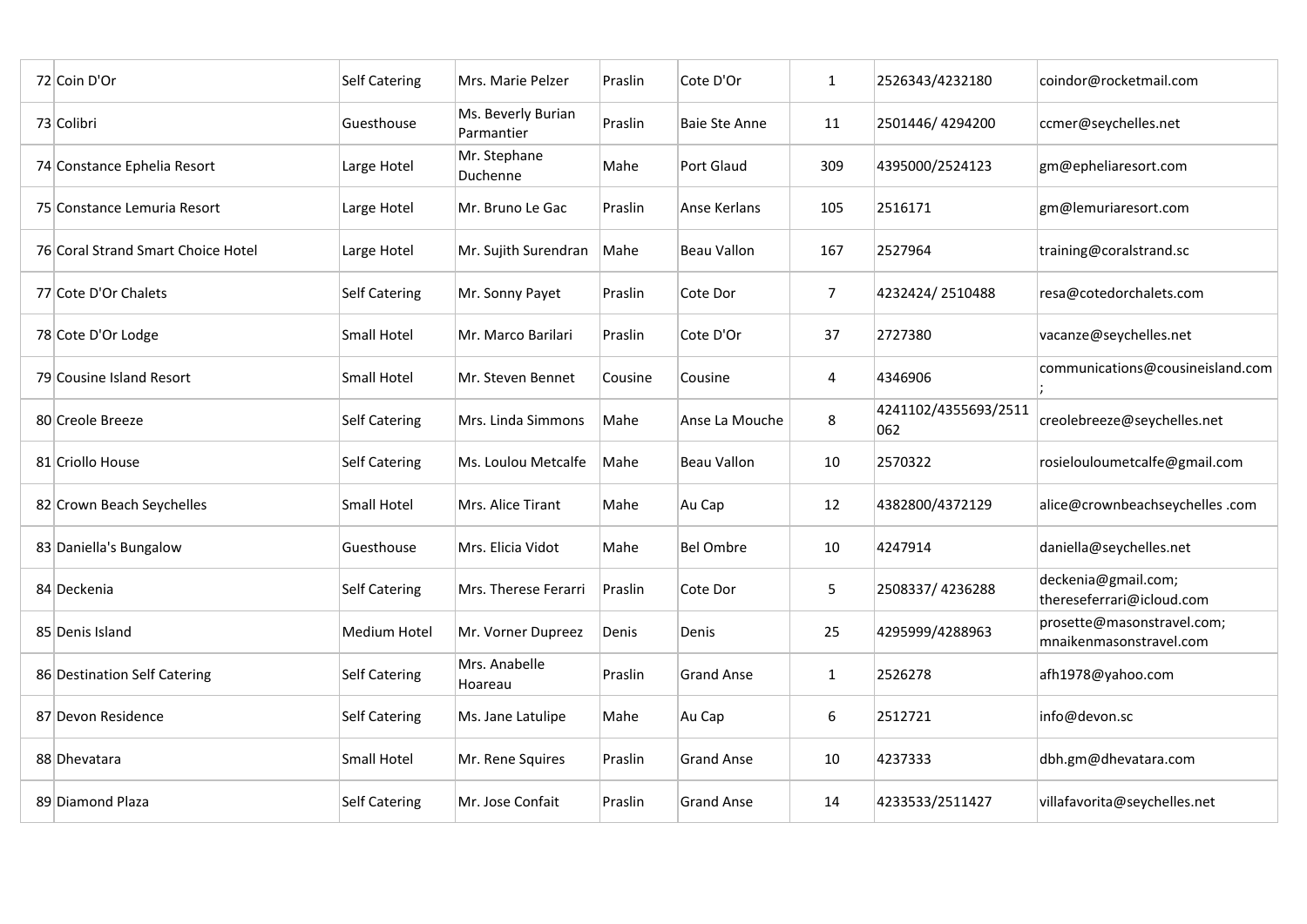|    | 90 Domaine Desaubin                                       | <b>Self Catering</b> | Mrs. Lena Desaubin               | Mahe            | Intandance          | 3              | 4366169/2722781             | domaindesaubinvillas@gmail.com                          |
|----|-----------------------------------------------------------|----------------------|----------------------------------|-----------------|---------------------|----------------|-----------------------------|---------------------------------------------------------|
|    | 91 Domaine Les Rochers                                    | <b>Self Catering</b> | Ms Paola Confait                 | La Digue        | La Passe            | 6              | 4235334                     | domainelesrochers@hotmail.com                           |
| 92 | DoubleTree by Hilton Seychelles Allamanda<br>Resort & Spa | <b>Medium Hotel</b>  | Mr.Daniele Fabbri                | Mahe            | Anse Forbans        | 30             | 4388800                     | daniele.fabbri@hilton.com                               |
|    | 93 Eden Bleu Hotel                                        | Large Hotel          | Mr. Manuel Policarpo Mahe        |                 | Eden Island         | 87             | 4399100                     | manuel.policarpo@edenbleu.com                           |
|    | 94 Eden Hills Residence                                   | <b>Self Catering</b> | Mr. Leo Hoevers                  | Mahe            | Anse Louis          | 9              | 2715458/2717272             | info@edenhillsresidence.com                             |
|    | 95 * Eden Island Luxury Apartments                        | <b>Self Catering</b> | Ms. Rania Cedras                 | Mahe            | Eden Island         | 350            | 2527821                     | rania@edenisland.sc                                     |
|    | 96 Elje Villa                                             | <b>Self Catering</b> | Ms. Elna Etienne                 | La Digue        | <b>Anse Reunion</b> | $\overline{2}$ | 2528939                     | elnawayehive@gmail.com                                  |
|    | 97 Enchanted Island Resort                                | <b>Small Hotel</b>   | Mr. Burak Aydin                  | Round<br>Island | <b>Round Island</b> | 12             | 4672727/4672702/2605<br>501 | Burak.aydin@jaresorts.com                               |
|    | 98 Erica's Residence Self catering Apartments             | <b>Self Catering</b> | Mrs. Erica Pool                  | East            | Au Cap              | $\overline{2}$ | 2783123                     | ericasresidence@gmail.com                               |
|    | 99 Exotic Guesthouse                                      | <b>Self Catering</b> | Mr. Andre Bedier                 | Praslin         | Cote D'Or           | 3.00           | 2522779/2726653             | exoticguesthouse@yahoo.com                              |
|    | 100 Fadine Self Catering                                  | <b>Self Catering</b> | Mrs. Celine Waye-<br><b>Hive</b> | La Digue        | La Passe            | 3              | 2733744                     | info@fadineselfcatering.com                             |
|    | 101 Fairy Tern                                            | Self Catering        | Mr. Kevin Horner                 | Cerf            | Cerf                | $\overline{2}$ | 4321733                     | fairytern@email.sc                                      |
|    | 102 Felicie Cottage                                       | <b>Self Catering</b> | Mr. Jean Claude<br>Woodcock      | Mahe            | Pointe Au Sel       | $\mathbf{3}$   | 2641429/2783111             | anonyme@seychelles.net                                  |
|    | 103 Fine View Self Catering                               | <b>Self Catering</b> | Mr. Patrick Sedgwick             | Mahe            | Fairyland           | $\overline{3}$ | 2512241/2767207             | gilbert@fineviewvilla.com                               |
|    | 104 Fleur De Sel                                          | <b>Self Catering</b> | Mrs. Anne Laure<br>D'Offay       | Mahe            | Anse Royale         | 8              | 2515253/2717273             | doffay@seychelles.net;<br>fleurdesel.desirade@gmail.com |
|    | 105 Flora's Self Catering                                 | <b>Self Catering</b> | Mr. Vincent Mondon               | Mahe            | Anse a La<br>Mouche | $\overline{4}$ | 2517898                     | floraselfcatering@gmail.com                             |
|    | 106 Flower Garden                                         | <b>Self Catering</b> | Mr. Paul Marc<br>Hoareau         | Mahe            | <b>Beau Vallon</b>  | 4              | 2527232                     | Paul Hoareau@gmail.com                                  |
|    | 107 Forest Lodge                                          | Guesthouse           | Mr. Stephen<br>Rousseau          | Mahe            | Belombre            | 5              | 2515145                     | srousseau@forestlodge-<br>seychelles.com                |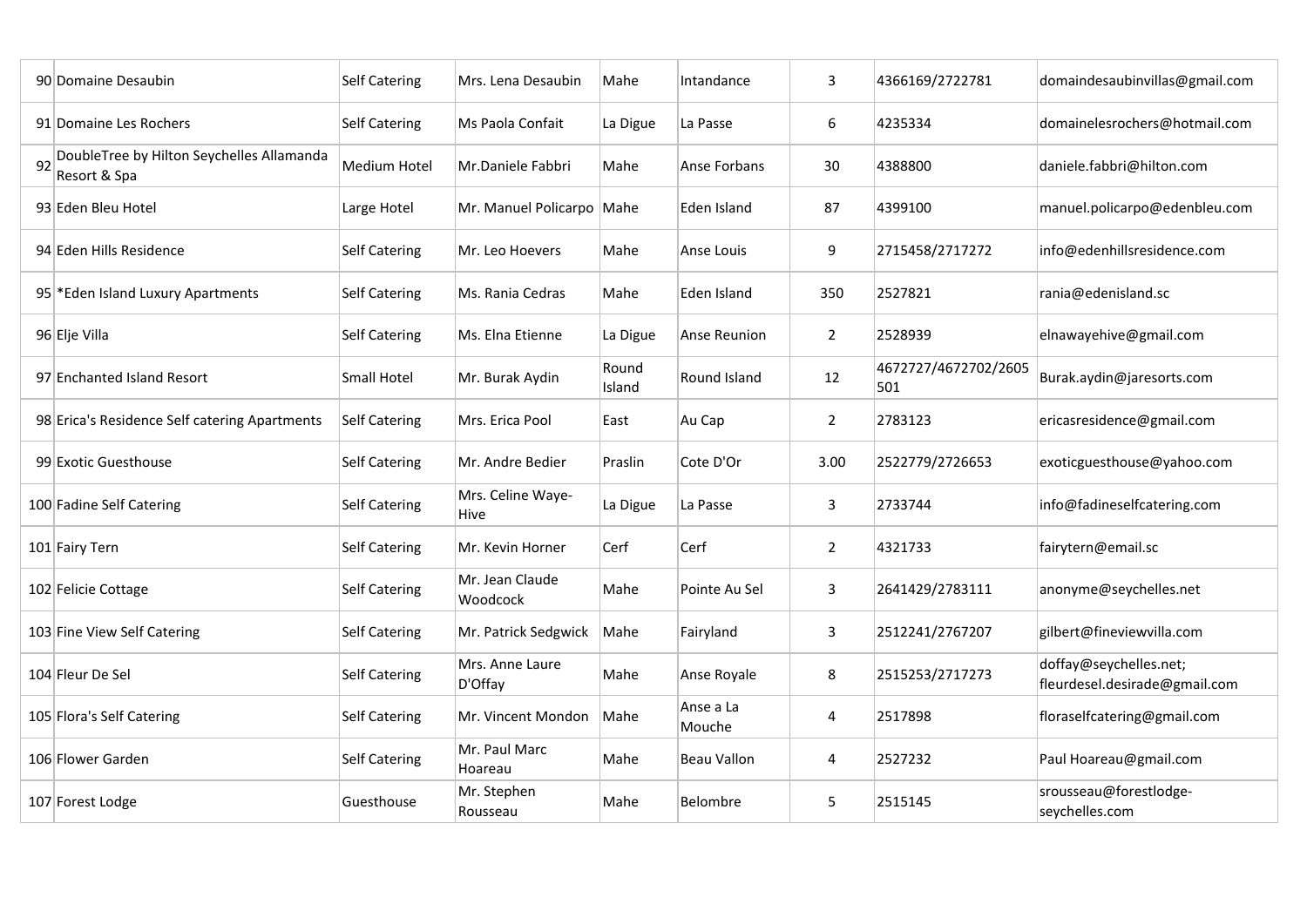|     | 108 Four Seasons Resort Seychelles                                              | Large Hotel                              | Mr. Marcel<br>Oostenbrink | Mahe             | <b>Baie Lazare</b>                 | 67             | 4393000                     | charito.serrano@fourseasons.com                |
|-----|---------------------------------------------------------------------------------|------------------------------------------|---------------------------|------------------|------------------------------------|----------------|-----------------------------|------------------------------------------------|
| 109 | Four Seasons Resort Seychelles at Desroches<br>Island (Residential Villas only) | Large Hotel                              | Mr. Nick Solomon          | <b>Desroches</b> | Desroches                          | 31             | 4229400                     | nick.solomon@fourseasons.com                   |
|     | 110 Fregate Island Resort                                                       | <b>Small Hotel</b>                       | Mr. Hilton Hasting        | Fregate          | Fregate                            | 16             | 2620531                     | hrm@fregate.com                                |
|     | 111 Gecko Villa                                                                 | <b>Self Catering</b>                     | Mrs. Pemma Suleman        | Praslin          | Anse Takamaka                      | 5              | 2629875                     | Pemma Suleman<br>geckovillapraslin@gmail.com   |
|     | 112 Georgina's Cottage                                                          | <b>Bed &amp; Breakfast</b><br>Guesthouse | Mrs. Geraldine<br>Laporte | Mahe             | <b>Beau Vallon</b>                 | 10             | 4247016                     | georgina@seychelles.net                        |
|     | 113 Grannkaz                                                                    | <b>Bed &amp; Breakfast</b><br>Guesthouse | Ms. Mavis Lafortune       | Mahe             | Anse a la<br>Mouche                | 6              | 2511005                     | films@seychelles.net                           |
|     | 114 GT Properties                                                               | <b>Self Catering</b>                     | Mr. Imtiaz Umargi         | Mahe             | <b>Beau Vallon</b>                 | 6              | 2589114                     | valliismael@hotmail.com                        |
|     | 115 Hanneman Holiday Residence                                                  | <b>Self Catering</b>                     | Mr.Manfred<br>Heinkelein  | Mahe             | Beau vallon                        | 12             | 4249100/2523828             | hannemanholidayresidence@seychel<br>les.net    |
|     | 116 Healing Island                                                              | <b>Self Catering</b>                     | Mr. Roy Sinon             | Mahe             | Anse Royale                        | $\mathbf{3}$   | 2538456                     | duniam@web.de                                  |
|     | 117 Heliconia Grove                                                             | <b>Self Catering</b>                     | Mrs. Maryvonne<br>D'Offay | Praslin          | Cote D'Or                          | 11             | 2578164/4233770/<br>4323201 | heliconiagrove@seychelles.net                  |
|     | 118 Hillcrest Villa                                                             | <b>Self Catering</b>                     | Mr. Paul Jensens          | Mahe             | Glacis                             | 4              | 2612057/2529506             | reservations@hillcrestvillasseychelles<br>.com |
|     | 119 Hillside Retreat                                                            | <b>Self Catering</b>                     | Mrs. Anne Lise Platt      | Mahe             | <b>Anse Poules</b><br><b>Bleus</b> | $\overline{2}$ | 2719647/2719646             | lazare@intelvision.net                         |
| 120 | Hilton Seychelles Labriz Silhouette Resort &<br> Spa                            | Large Hotel                              | Mr. Andre Borg            | Silhouette       | Silhouette                         | 117            | 4293949                     | andre.borg@hilton.com                          |
|     | 121 Hilton Seychelles Northolme Resort & Spa                                    | Large Hotel                              | Mr. Daniele Fabri         | Mahe             | Glacis                             | 56             | 4209000/2525556             | daniele.fabbri@hilton.com                      |
|     | 122 Hiltop Boutique Hotel                                                       | Guesthouse                               | Mrs. Irene Fonseka        | Mahe             | St Louis                           | 11             | 2526870                     | info@hilltop.sc                                |
|     | 123 Holiday Home                                                                | <b>Self Catering</b>                     | Mr Andrew Esparon         | Mahe             | Dame Le Roi                        | 4              | 4361090                     | soleil@seychelles.net                          |
|     | 124 Hotel Bel Air                                                               | Bed & Breakfast<br>Guesthouse            | Mr. Roland Rasool         | Mahe             | <b>Bel Air</b>                     | $\overline{7}$ | 2513100                     | belair@seychelles.net                          |
|     | 125 Hotel L'Archipel                                                            | Large Hotel                              | Mr. Eddie Doffay          | Praslin          | Anse<br>Gouvernment                | 30             | 4284700                     | edoffay@larchipel.com                          |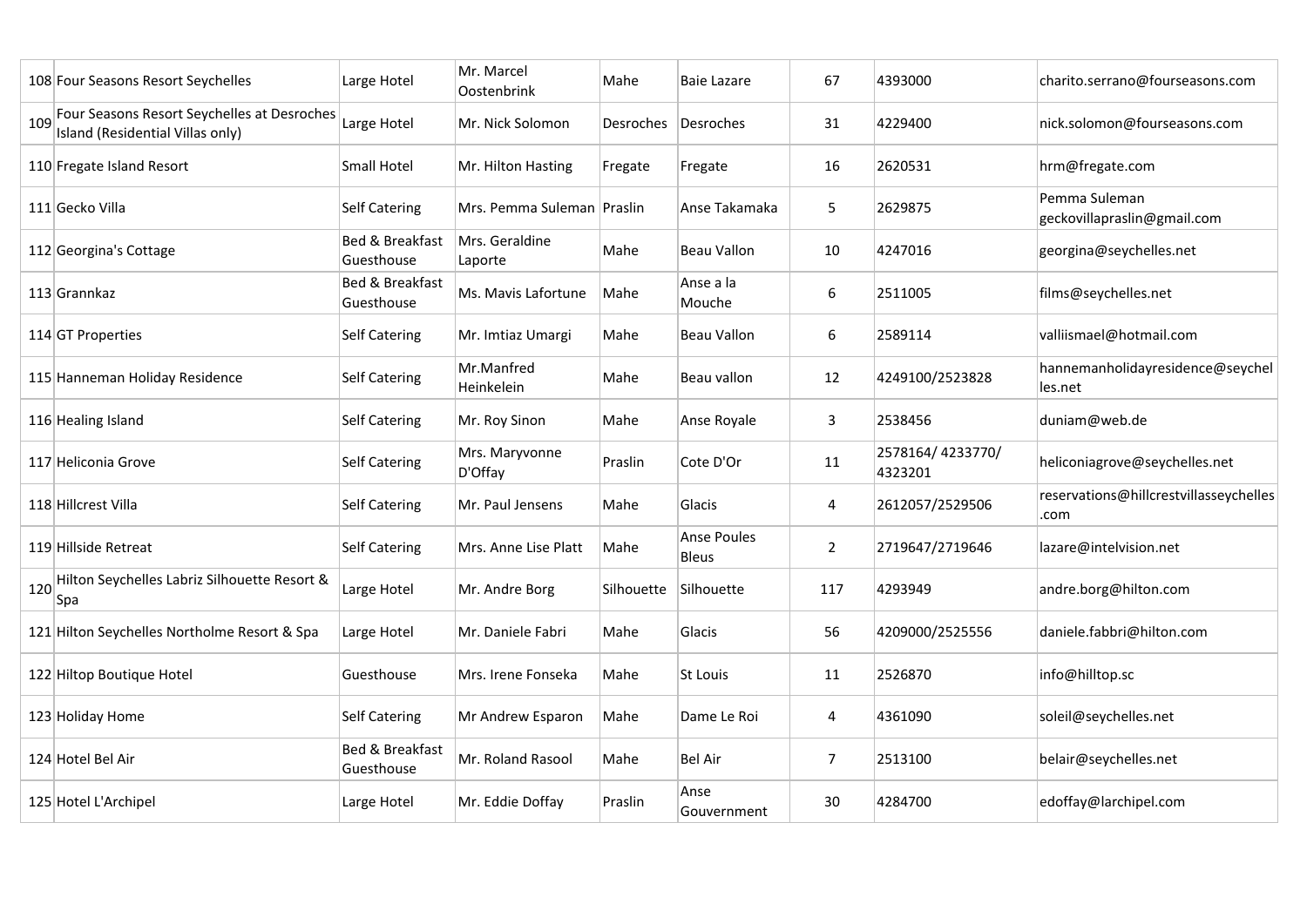| 126 Island Bungalows                | <b>Self Catering</b> | Mr. Fred Payet                  | La Digue   | Anse Severe                 | 5              | 2514975/2539636             | Island Bungalow@email.sc                              |
|-------------------------------------|----------------------|---------------------------------|------------|-----------------------------|----------------|-----------------------------|-------------------------------------------------------|
| 127 Island Cove                     | <b>Self Catering</b> | Mr. Holden Francoise            | Mahe       | Anse Royale                 | $\overline{4}$ | 2616570                     | islandcovesez@gmail.com                               |
| 128 Jamelah Apartments              | <b>Self Catering</b> | Ms. Michelle Port<br>Louis      | Mahe       | <b>Anse Aux Pins</b>        | 5              | 2638063/4375429             | jamelahacc@gmail.com;<br>jamelahoffice@gmail.com      |
| 129 JML Holiday Apartments          | <b>Self Catering</b> | Ms. Linsen Waye Hive La Digue   |            | <b>Anse Reunion</b>         | 5              | 2604415                     | wayehive0769@gmail.com                                |
| 130 Kanasuk                         | <b>Self Catering</b> | Mrs. Marie-Jane<br>Adrienne     | Mahe       | Anse Poules<br><b>Blues</b> | 10             | 4344349/2718847             | mariejaneadrienne40@gmail.com                         |
| 131 Kaz Ladouceur                   | <b>Self Catering</b> | Mr. Frederic<br>Ladouceur       | La Digue   | La Passe                    | $\overline{2}$ | 2515674                     | ladouceurmn@yahoo.co.uk                               |
| 132 Kempinski Seychelles Resort     | Large Hotel          | Mr. Hany<br>Abdelmoneim         | Mahe       | <b>Baie Lazare</b>          | 150            | 4386666                     | hany.abdelmoneim@kempinski.com                        |
| 133 koko Grove Chalets              | <b>Self Catering</b> | Ms. Lisette Albert              | Mahe       | Anse Royale                 | $\overline{4}$ | 2585986/4323643/2772<br>808 | interglobe@wxfs.nl                                    |
| 134 Kot Babi                        | Guesthouse           | Mr. Robert Labiche              | La Digue   | La Passe                    | 9              | 4234747/2514338             | villacreole@hotmail.com                               |
| 135 La Belle Tortue Guesthouse      | Guesthouse           | Mrs. Corra Casse                | Silhouette | Silhouette                  | $\overline{7}$ | 4325335/2569708             | contact@labelletortue.com                             |
| 136 La Colombe D'Or                 | <b>Self Catering</b> | Mrs. Marlene Dadoun Praslin     |            | <b>Grand Anse</b>           | 4              | 2790055/2562488             | lacolombedor23@laposte.net;<br>erica.bonte@nbs.gov.sc |
| 137 La Digue Emerald Villa          | Self Catering        | Mrs. Sarah Rene                 | La Digue   | La Passe                    | 3              | 4235063                     | companyemerald58@gmail.com                            |
| 138 La Digue Holiday Villa          | <b>Self Catering</b> | Mr. Alam Waye-Hive              | La Digue   | Anse Severe                 | 6              | 2514047                     | ansesevere@seychelles.sc                              |
| 139 La Digue Luxury Beach Bungalows | <b>Self Catering</b> | Ms. Ethel Durup                 | La Digue   | <b>Anse Reunion</b>         | $\overline{2}$ | 2564421                     | ladigueluxurybb@seychelles.net                        |
| 140 La Fontaine Holiday Apartment   | <b>Self Catering</b> | Mr. Dominique De La<br>Fontaine | Mahe       | <b>Bel Ombre</b>            | 30             | 2714151                     | dodelafontaine5@gmail.com                             |
| 141 La Nature Self Catering         | <b>Self Catering</b> | Mrs. Mangalam Pillay            | Mahe       | Au Cap                      | $\mathbf{1}$   | 2781540                     | pillaymangalam@yahoo.com                              |
| 142 La Perle Self Catering          | <b>Self Catering</b> | Mrs. Ianne Mellon               | Mahe       | Baie lazare                 | $\mathbf{3}$   | 2811024                     | laperle.sey@gmail.com                                 |
| 143 La Pointe Beach Hut             | <b>Self Catering</b> | Mr. Jonathan Adeline            | Praslin    | Anse Takamaka               | 5              | 4344893,2819815             | ahoareau@outlook.com                                  |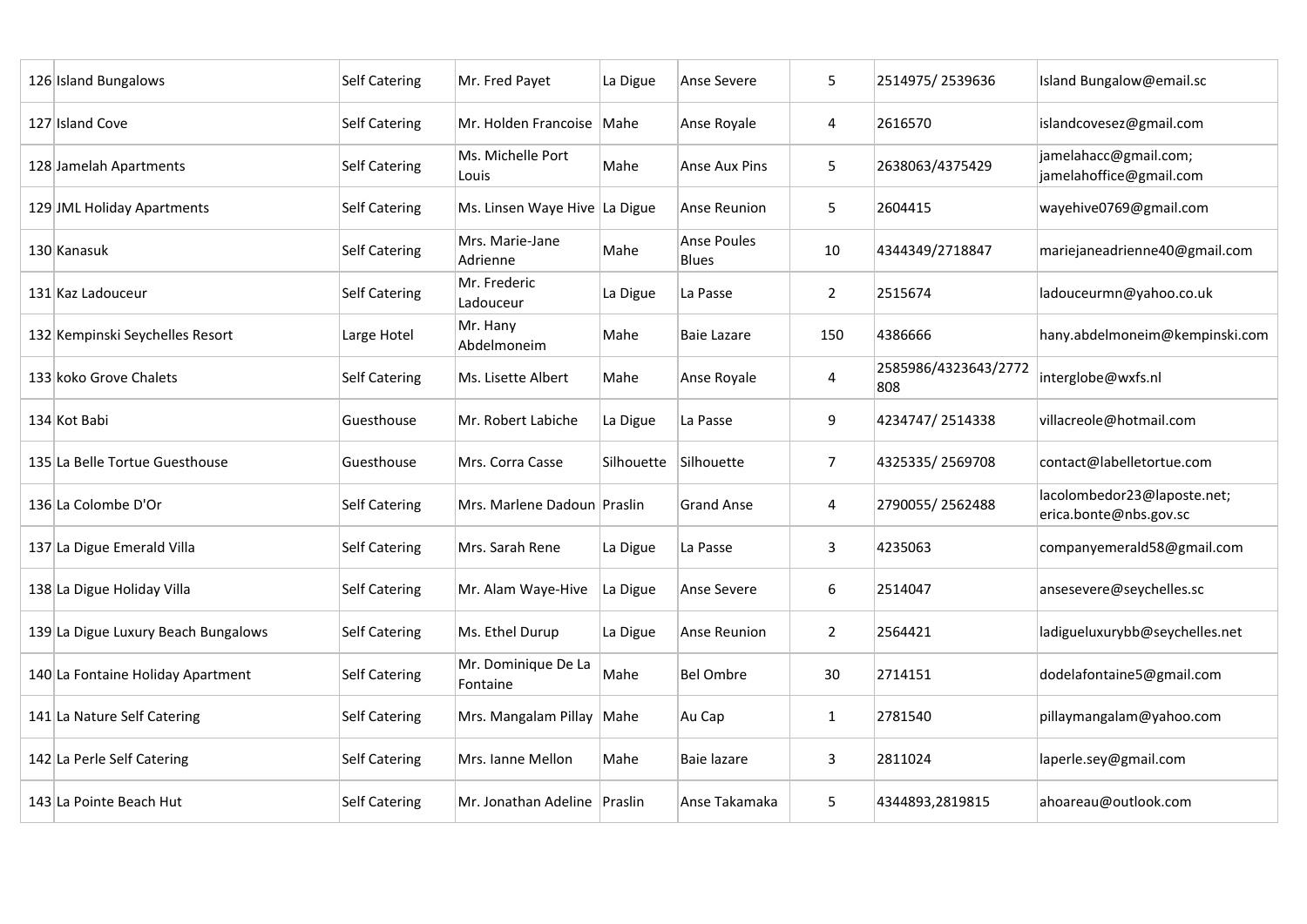| 144 La Roussette                        | <b>Small Hotel</b>            | Mr. Ronald Robert                | Mahe     | Anse Aux Pins           | 10             | 4376245/4376011 | laroussettehotel@seychelles.sc                  |
|-----------------------------------------|-------------------------------|----------------------------------|----------|-------------------------|----------------|-----------------|-------------------------------------------------|
| 145 La Saline                           | <b>Self Catering</b>          | Mrs. Ghislaine Carrara Praslin   |          | <b>Anse Possession</b>  | $\mathbf{3}$   | 2604959         | la.saline@yahoo.com                             |
| 146 La Villa Therese                    | <b>Self Catering</b>          | Mrs. Melanie Therese<br>Labrosse | Mahe     | Anse Royale             | 18             | 4610676/4371288 | info@lavillatherese.com                         |
| 147 La Vue Self Catering                | <b>Self Catering</b>          | Mrs. Lydvine Passon              | Mahe     | North East Point        | $\overline{4}$ | 2511185         | lydvinepasson@gmail.com                         |
| 148 Le Bonheur                          | Guesthouse                    | Mrs. Marylene Rea                | Mahe     | North East Point        | 4              | 2527171/2522218 | marylenea@hotmail.com                           |
| 149 Le Domaine De Bacova                | <b>Self Catering</b>          | Mr.Henri Eichler                 | Mahe     | Au Cap                  | 5              | 2716600         | Bacova.seychelles@gmail.com                     |
| 150 Le Domaine De La Reserve            | <b>Medium Hotel</b>           | Mrs. Sylvie Fournier             | Praslin  | <b>Anse Petit Cours</b> | 40             | 4298000/4298013 | resa@lareserve.sc;                              |
| 151 Le Domaine De L'Orangeraie          | Large Hotel                   | Mr. Eric Boulanger               | La Digue | <b>Anse Severe</b>      | 63             | 4299999         | gm@orangeraie.sc                                |
| 152 Le Duc De Praslin                   | <b>Medium Hotel</b>           | Mr. Robert Payet                 | Praslin  | Cote D'Or               | 36             | 4294800/2781504 | leduc@seychelles.net;<br>gmleduc@seychelles.net |
| 153 Le Grand Bleu                       | <b>Self Catering</b>          | Mr. Rene Parmantier              | Praslin  | <b>Baie Ste Anne</b>    | 4              | 2501446/4294200 | ccmer@seychelles.net                            |
| 154 Le Meridien Fisherman's Cove Hotel  | Large Hotel                   | Mr. Marc Wozniak                 | Mahe     | <b>Belombre</b>         | 68             | 4677000         | mark.wozniak@marriott.com                       |
| 155 Le Nautique Luxury Beachfront Hotel | <b>Self Catering</b>          | Ms. Annalise St Ange   Mahe      |          | Anse Royal              | 5              | 4376003/2616650 | info@lenautique.sc                              |
| 156 Le Nautique Luxury Waterfront Hotel | <b>Small Hotel</b>            | Ms. Natasha Ste Ange   La Digue  |          | La Passe                | 5              | 2519950         | info@lenautique.sc                              |
| 157 Le Relax Beach House                | Bed & Breakfast<br>Guesthouse | Mr. Raman Kumar                  | La Digue | Anse Reunion            | 4              | 4234434         | beachhouse@lerelaxhotel.com                     |
| 158 Le Relax Beach Resort               | <b>Small Hotel</b>            | Mr. Prem Paphik                  | Praslin  | <b>Grand Anse</b>       | 12             | 4233238/4294646 | beachresort@lerelaxhotel.com                    |
| 159 Le Relax Hotel & Restaurant         | <b>Small Hotel</b>            | Mr. Vishnu Prasad                | Mahe     | Anse Royale             | 15             | 4382900/2620772 | helpdesk@lerelaxhotel.com                       |
| 160 Le Relax Luxury Lodge               | <b>Small Hotel</b>            | Mr. Pranav Pandhi                | La Digue | Anse Gaulette           | 6              | 2591879         | pranav@lerelax.com                              |
| 161 Le Relax Self Catering              | <b>Self Catering</b>          | Mr. Umanj Raj                    | La Digue | Anse Reunion            | $\overline{3}$ | 4234434         | beachhouse@lerelaxhotel.com                     |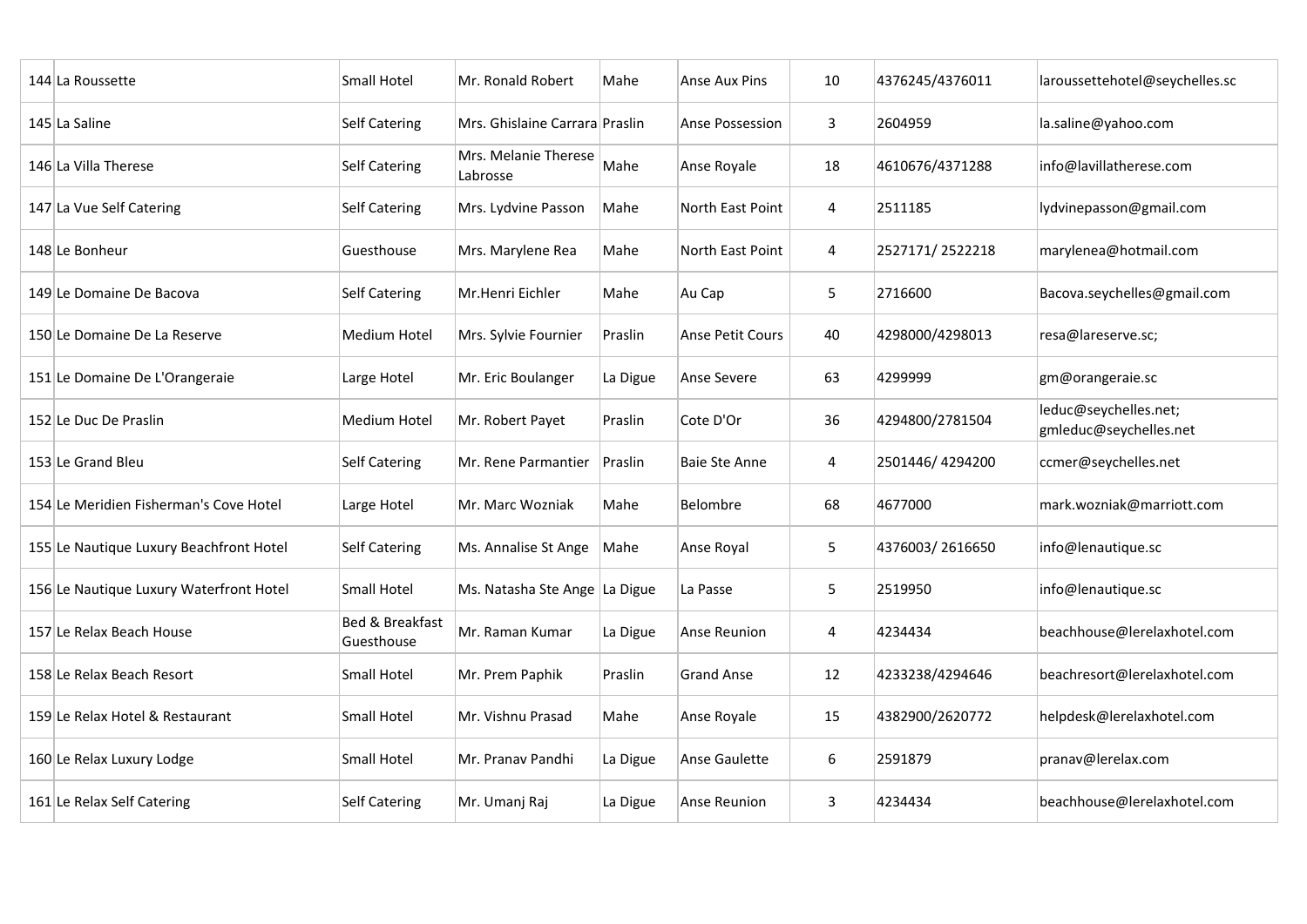| 162 Le Relax St Joseph Guesthouse          | Guesthouse           | Mr. Prem Pathik               | Praslin  | St Joseph            | 4              | 4233366/2522371               | reservation@lerelaxhotel.com             |
|--------------------------------------------|----------------------|-------------------------------|----------|----------------------|----------------|-------------------------------|------------------------------------------|
| 163 Le Repaire Boutique Hotel & Restaurant | Guesthouse           | Mrs. Gemma Roberts            | La Digue | La Passe             | 9              | 2530594                       | reservations@lerepaireseychelles.co<br>m |
| 164 Le Tropique Villa                      | <b>Self Catering</b> | Mrs. Therese Morel            | Praslin  | Amitie               | 6              | 4233027/2513027               | tropic@seychelles.net                    |
| 165 Le Tropique Villa annex                | <b>Self Catering</b> | Mrs. Therese Morel            | Praslin  | Amitie               | 6              | 4233027/2513027               | tropic@seychelles.net                    |
| 166 Lemongrass Lodge                       | <b>Self Catering</b> | Ms. Stella Gouffay            | Mahe     | <b>Beau Vallon</b>   | 6              | 2510343                       | lemongraaresa@yahoo.com                  |
| 167 L'Entretemps                           | <b>Self Catering</b> | Mrs. Rudie Bastienne          | Mahe     | Glacis               | $\overline{3}$ | 2853022/2821606               | rbastienne@hotmail.com                   |
| 168 Leo Petit Villa Annex                  | <b>Self Catering</b> | Ms. Doris Etheve              | Praslin  | <b>Baie Ste Anne</b> | 8              | 2811439                       | leopetitvilla.seychelles@gmail.com       |
| 169 Les Lauriers Petit Hotel               | <b>Small Hotel</b>   | Mrs. Sybille Rose             | Praslin  | Cote D'or            | 13             | 4232241/2512333               | laurier@seychelles.net                   |
| 170 Les Manguiers                          | <b>Self Catering</b> | Mrs. Octavie Michel           | Mahe     | Machabee,<br>Glacis  | $\overline{2}$ | 4241766/4241455               | info@clefdesiles.com                     |
| 171 Les Villas D'Or                        | <b>Self Catering</b> | Mr. Pierre Dogley             | Praslin  | Cote D'Or            | 12             | 4232777/2531777               | villador@seychelles.net                  |
| 172 L'Escapade Beach Villa                 | <b>Self Catering</b> | Mr. Joel Nageon De<br>Lestang | Mahe     | Au Cap               | $\mathbf{3}$   | 2723010                       | soodharrybegum@gmail.com                 |
| 173 L'Habitation De Cerf                   | <b>Small Hotel</b>   | Mrs. Delta Horner             | Cerf     | Cerf                 | 12             | 2781311/2713953               | habicerf@seychelles.net                  |
| 174 L'Hirondelle Self Catering             | <b>Self Catering</b> | Mr. Precy Vidot               | Praslin  | Cote D'Or            | 12             | 4232243                       | hirondelle@seychelles.net                |
| 175 L'Ilot Beach Chalets                   | <b>Self Catering</b> | Mr. Peter Owen Payet Mahe     |          | Glacis               | 6              | 2712307                       | owenpayet@yahoo.co.uk                    |
| 176 Lovers Nest                            | <b>Self Catering</b> | Mrs. Rita Volcy               | Mahe     | Anse Aux Pins        | $\overline{2}$ | 2587450/2509234/4375<br>484/4 | ritavolcy@gmail.com                      |
| 177 Lucy's Guesthouse                      | Guesthouse           | Mr. Alex Markaras             | La Digue | <b>Anse Reunion</b>  | 4              | 2639267/2637468               | alexmarkaras@hotmail.com                 |
| 178 Maia Luxury Resort & Spa               | Large Hotel          | Mr. Lionel Ferarri            | Mahe     | Anse Boileau         | 30             | 4390000 /4390301              | lionel.ferrari@tsogosun.com              |
| 179 Maison Charme De L'Ile                 | <b>Self Catering</b> | Mrs. Debbie Mills             | La Digue | Lunion Estate        | 4              | 2512542/2512543               | maisoncharmedelile@gmail.com             |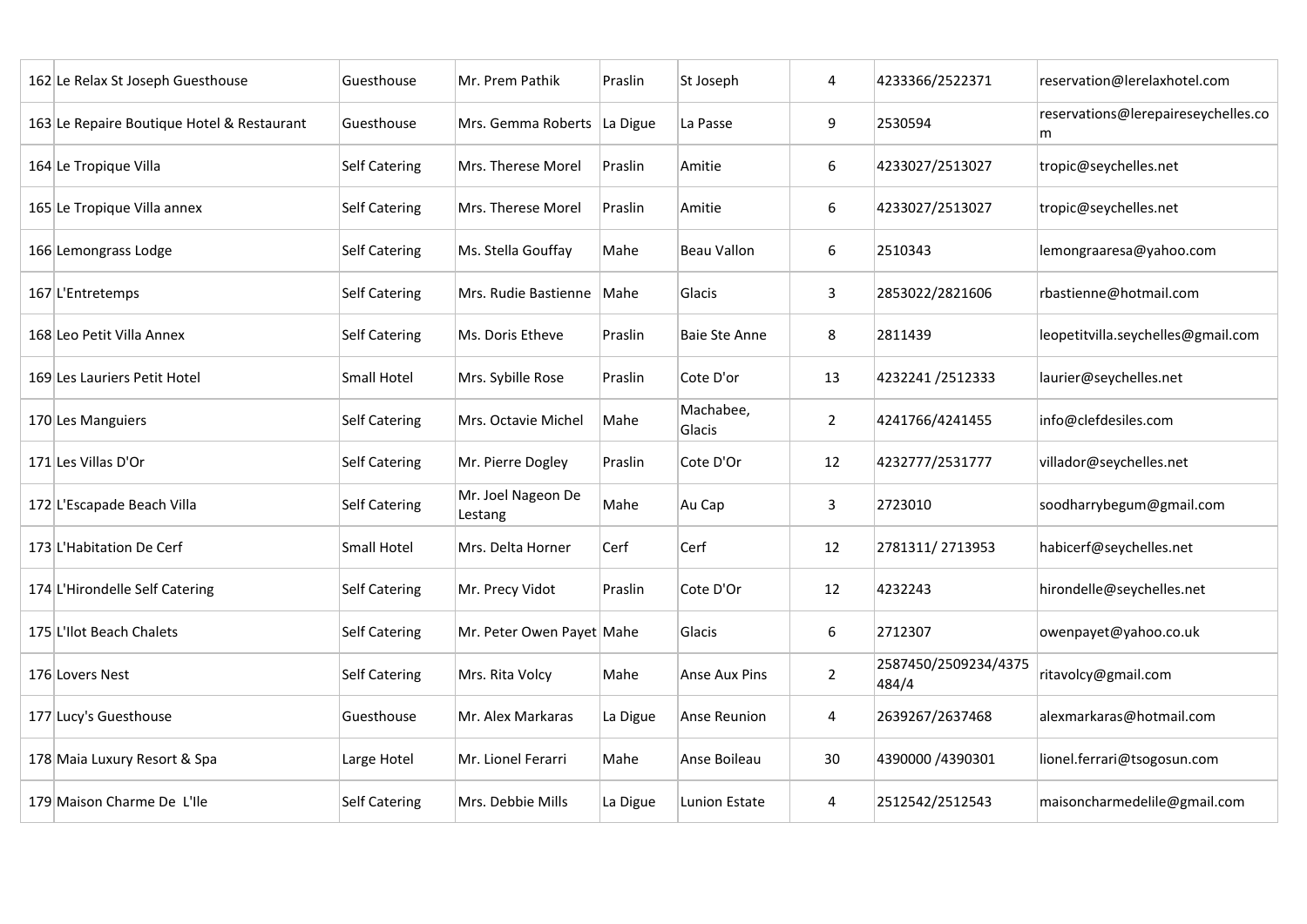| 180 Maison De Jardin                    | <b>Self Catering</b>                     | Mrs. Geraldina Vallati            | Mahe            | Curio Road           | 5              | 4224584/2505370   | Joel@maisondejardin.com           |
|-----------------------------------------|------------------------------------------|-----------------------------------|-----------------|----------------------|----------------|-------------------|-----------------------------------|
| 181 Maison Marikel                      | <b>Self Catering</b>                     | Mrs. Marie Ange<br>Laporte Gabler | Mahe            | Au Cap               | $\overline{3}$ | 2777195           | marie.gabler@gmx.de               |
| 182 Maison Vue Des Iles                 | <b>Self Catering</b>                     | Mrs. Claudette Otten              | Praslin         | Anse La Blague       | $\overline{2}$ | 2791948/2517186   | claudetteo@gmail.com              |
| 183 Mango Lodge                         | <b>Self Catering</b>                     | Mr. Kevin Lesperance              | Praslin         | Anse Volbert         | 10             | 4232077/2570454   | mango@seychelles.net              |
| 184 Maravie Estate                      | <b>Self Catering</b>                     | Mr. Klaus Khuen                   | Mahe            | Takamaka             | 5              | 2781633 / 2609079 | info@maravieestate.com            |
| 185 Marie Laure Suites (B&B Guesthouse) | <b>Bed &amp; Breakfast</b><br>Guesthouse | Mr. Richard Naya                  | Mahe            | Belombre             | 10             | 2516591           | info@marielauresuites.com         |
| 186 Marie Laure Suites (Self Catering)  | <b>Self Catering</b>                     | Mr. Richard Naya                  | Mahe            | Belombre             | 14             | 2516591           | info@marielauresuites.com         |
| 187 Marquise Villa                      | <b>Self Catering</b>                     | Mr Vahid Andre                    | Mahe            | Glacis               | $\overline{3}$ | 2588901           | marcandreseychelles@yahoo.com     |
| 188 Mazelia Self Catering               | <b>Self Catering</b>                     | Ms. Celisse Zelime                | Mahe            | Takamaka             | $\mathbf{1}$   | 2565203           | celissezelime@gmail.com           |
| 189 MC Self Catering Apartment          | <b>Self Catering</b>                     | Mr. Michel Chetty                 | Praslin         | <b>Baie Ste Anne</b> | $\mathbf{1}$   | 2535389           | mcselfcatering@hotmail.com        |
| 190 Mer Riviere                         | <b>Self Catering</b>                     | Mrs. Nadia Charlette              | Mahe            | Beau Vallon          | $\overline{2}$ | 2641382/25519407  | merriviereseychelles@gmail.com    |
| 191 Michel Holiday Apartments           | Self Catering                            | Ms. Amy Michel                    | Mahe            | Les Mamelles         | 8              | 4344962/2541591   | michelco2@seychelles.net          |
| 192 Mirella Villa                       | <b>Self Catering</b>                     | Mrs. Mirella Gray                 | Praslin         | Anse Possession      | $\overline{3}$ | 2541523           | mirella.gray@yahoo.com            |
| 193 Mon Dezir                           | <b>Self Catering</b>                     | Mrs. Danielle<br>Pendlebury       | Mahe            | Au Cap               | 4              | 2799010/2803068   | danielle.pendlebury@hotmail.co.uk |
| 194 Mouggae Blues                       | <b>Self Catering</b>                     | Mr. Gilles Lionnet                | Mahe            | Glacis               | $\overline{2}$ | 2757577           | mouggaeblues@gmail.com            |
| 195 My House                            | <b>Self Catering</b>                     | Mr. Jean Marc Volcy               | Mahe            | Machabee             | $\overline{2}$ | 2761235           | myhouseseychelles@hotmail.com     |
| 196 Myra's Self Catering Apartment      | <b>Self Catering</b>                     | Ms. Myra Ernesta                  | Praslin         | Anse Volbert         | $\mathbf{1}$   | 2521238           | myraernesta974@gmail.com          |
| 197 North Island Resort                 | <b>Small Hotel</b>                       | Mr. Ayyoub Salameh                | North<br>Island | North Island         | 17             | 2633211           | ayyoubs@north-island.com          |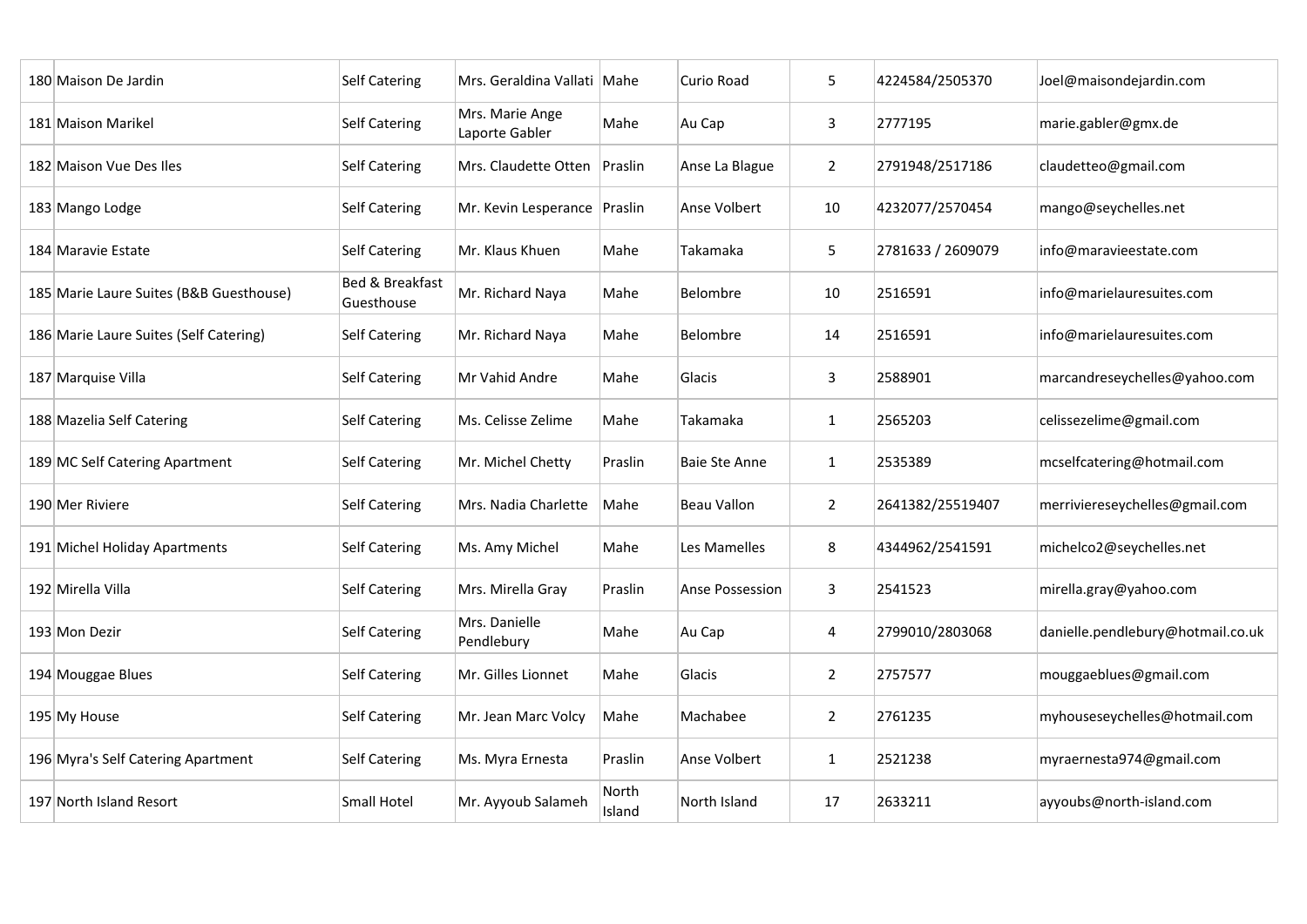|     | 198 O Soleil Guesthouse                                | <b>Self Catering</b> | Mrs. Helen Worth               | La Digue | Anse Severe             | 5              | 2735311         | osoleilchalet@yahoo.com                       |
|-----|--------------------------------------------------------|----------------------|--------------------------------|----------|-------------------------|----------------|-----------------|-----------------------------------------------|
|     | 199 Ocean Bird & Wanita's Self Catering                | <b>Self Catering</b> | Mrs. Wanita Pillay             | Mahe     | Pointe Au Sel           | $\mathbf{1}$   | 4372114/2515576 | elizarusteau@msn.com                          |
|     | 200 Ocean Jewels                                       | <b>Self Catering</b> | Ms. Cindy Tirant               | Praslin  | Amitie                  | 6              | 2520808         | info@oceanterrace.sc                          |
|     | 201 Ocean Terrace                                      | Guesthouse           | Ms. Cindy Tirant               | Mahe     | Anse Royale             | 4              | 2520303/4377220 | info@oceanterrace.sc                          |
|     | 202 Ocean View Guesthouse                              | Guesthouse           | Mrs. Jenny Hoyuen<br>Chen      | Mahe     | <b>Bel Ombre</b>        | 4              | 2526888/2566666 | jennyho@seychelles.net                        |
| 203 | Ocean View Villa & Beach View Villa<br>(Marevilla Ltd) | <b>Self Catering</b> | Mr. Petr Bodnar                | Mahe     | <b>Mare Anglaise</b>    | 6              | 2536812         | villablanc3@gmail.com                         |
|     | 204 Orchid Self Catering                               | <b>Self Catering</b> | Mrs. Marie Antoine<br>Savy     | La Digue | La Passe                | 6              | 4234023/2572340 | mars@seychelles.net                           |
|     | 205 Palm Beach Hotel                                   | <b>Small Hotel</b>   | Mr. Joel Hoarau                | Praslin  | <b>Grand Anse</b>       | 13             | 4290290/2511788 | manager.palmbeach@palmbeachsey<br>chelles.com |
|     | 206 Palm Royale Luxury Villa                           | <b>Self Catering</b> | Mrs. Kveta Barankova   Mahe    |          | <b>Port Glaud</b>       | 7              | 2744428         | kveta@villaspalmroyal.com                     |
|     | 207 Pascalo Villa                                      | <b>Self Catering</b> | Mr. Louis Lesperance           | Mahe     | Intendance              | 4              | 2781139/2829239 | Norma76.nja@gmail.com                         |
|     | 208 Passage Du Soleil                                  | <b>Self Catering</b> | Mr. Joseph Delport             | Praslin  | <b>Baie Ste Anne</b>    | $2^{\circ}$    | 2604959         | passagedusoleil@gmail.com                     |
|     | 209 Patatran Village                                   | Medium Hotel         | Mr. Gerard Labalche   La Digue |          | Anse Patate             | 25             | 4294300         | patatran@seychelles.net                       |
|     | 210 Prescious Residence                                | <b>Self Catering</b> | Mrs. Carol Albert              | Mahe     | Barbarons               | $\overline{2}$ | 2570881         | preciousresidence@gmail.com                   |
|     | 211 Raffles Praslin (Seychelles) Resort                | Large Hotel          | Mr. Salwa Razzouk              | Praslin  | Anse Boudin             | 90             | 4296000         | Salwa.Razzouk@raffles.com                     |
|     | 212 Regards from Seychelles                            | <b>Self Catering</b> | Mr. Dominique<br>Guichard      |          | Eden Island Eden Island | $\mathbf{1}$   | 4303710         | guichard.seychelles@gmail.com                 |
|     | 213 Residence Monte Cristo                             | <b>Self Catering</b> | Mrs. Lindi Plumas              | Mahe     | Les Canelles            | 6              | 2511050         | plume@seychelles.net                          |
|     | 214 Rose Harry Cove                                    | <b>Self Catering</b> | Mr. Paul Michaud               | Mahe     | Glacis                  | $\overline{3}$ | 2510053/2527736 | roseharrycove@gmail.com                       |
|     | 215 Rows Villa                                         | <b>Self Catering</b> | Mr. Rupert Gopal               | Mahe     | <b>Bel Ombre</b>        | $\overline{2}$ | 2534172/4247126 | rowsvilla@gmail.com                           |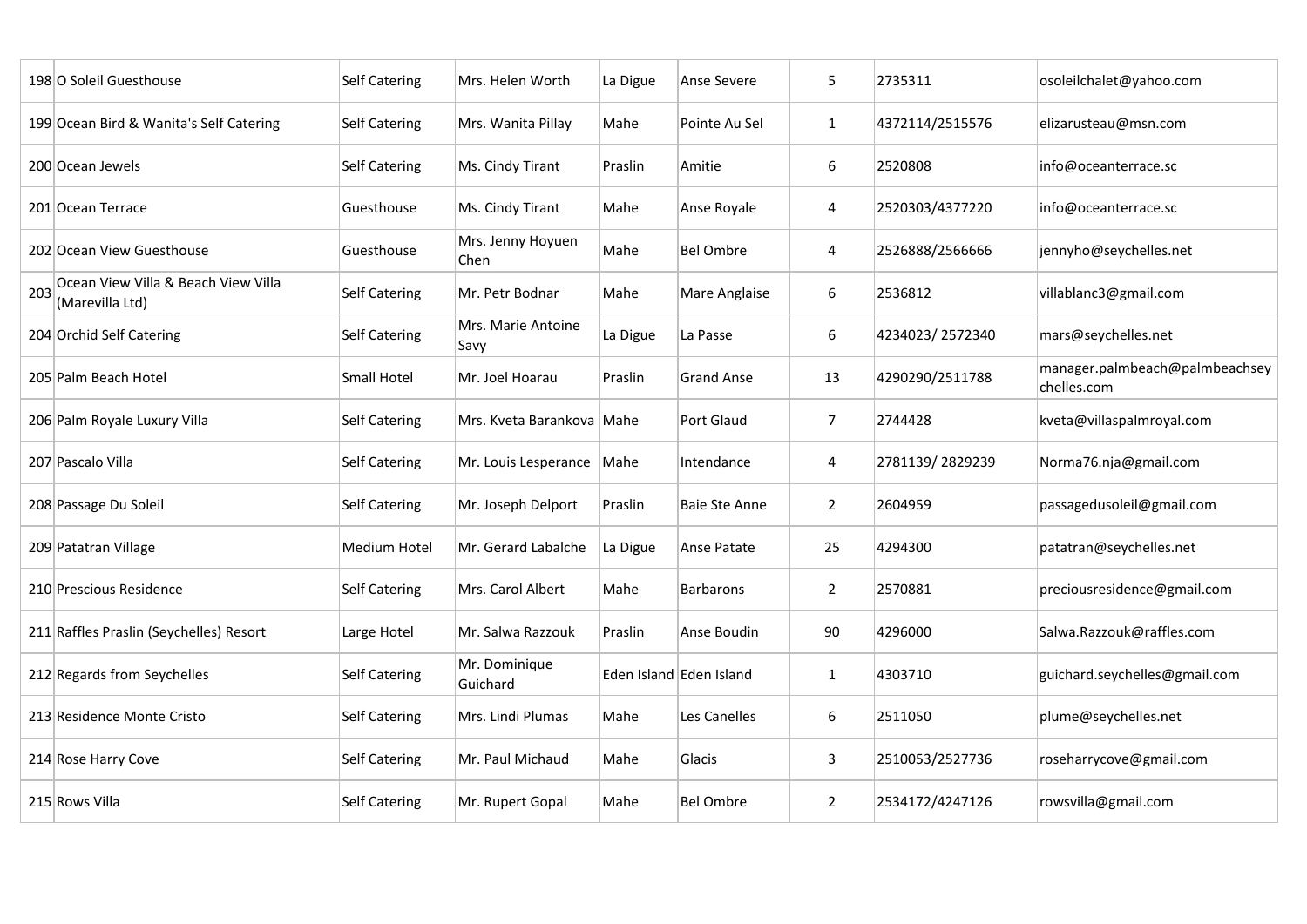| 216 Royal Bay Villa              | <b>Self Catering</b>                     | Mr. Barry Nicholls               | Mahe     | Anse Royale            | 4              | 4410251/2768279 | Royalbayvilla@outlook.com       |
|----------------------------------|------------------------------------------|----------------------------------|----------|------------------------|----------------|-----------------|---------------------------------|
| 217 Sable D'Or Luxury Apartments | <b>Self Catering</b>                     | Mrs. Vicky Lanza                 | Mahe     | Beau Vallon            | $\overline{7}$ | 4247055/2518222 | info@sables-dor.sc              |
| 218 Sailfish Beach Villa         | <b>Self Catering</b>                     | Ms. Deborah<br>Bouchereau        | Mahe     | Anse La Mouche         | 4              | 4355404         | gisele@seychelles.net           |
| 219 Savoy Hotel & Spa            | Large Hotel                              | Mr. Sujith Surendran             | Mahe     | <b>Beau Vallon</b>     | 163            | 4392000         | surendran@savoy.sc              |
| 220 Sea Monkey                   | Self Catering                            | Mr. Christophe<br>Frichot        | Mahe     | North east Point       | 4              | 2614909         | mfrichot@aol.com                |
| 221 Sea View Lodge               | <b>Self Catering</b>                     | Mr. Barry De<br>Charmoy Lablache | Praslin  | <b>Anse Possession</b> | 6              | 2781316/2711965 | seaviewlodge@seychelles.net     |
| 222 Seahorse Villa Self Catering | <b>Self Catering</b>                     | Mrs. Claudette Otten             | Praslin  | Anse La Blague         | $\mathbf{1}$   | 2791948/2517186 | claudetteo@gmail.com            |
| 223 Silhouette View Apartments   | <b>Self Catering</b>                     | Mr. Francois Hoareau Mahe        |          | Glacis                 | 4              | 2713898/4261401 | silhouetteview@yahoo.com        |
| 224 Six Senses Zil Pasyon        | <b>Medium Hotel</b>                      | Mr. Mark Leslie                  | Felicite | Felicite               | 30             | 4671000         | mark.leslie@sixsenses.com       |
| 225 Songbird Villa               | <b>Self Catering</b>                     | Mr. Jeffrey Pillay               | Mahe     | Pointe Au Sel          | 4              | 2541606         | jeffpillay@aol.com              |
| 226 South Point Villa Cerf       | <b>Self Catering</b>                     | Mr. Michel Estico                | Cerf     | Cerf                   | 6              | 2775498         | manager@southpointvillas.com    |
| 227 Stephna Residence            | <b>Self Catering</b>                     | Mr. Henry Victorine              | Mahe     | Santa Maria            | 3              | 2711251/2725765 | henry.victorine@hotmail.com     |
| 228 Sunset Bay Apartments        | <b>Self Catering</b>                     | Mr. Guy Khan                     | Mahe     | Glacis                 | $\mathbf{1}$   | 2515872         | sunsetbayseychelles@outlook.com |
| 229 Sunset Cove Villa            | <b>Self Catering</b>                     | Mrs. Marinette Chong<br>Seng     | Praslin  | Anse Kerlan            | $\overline{7}$ | 2513048         | sunsetcovevilla@gmail.com       |
| 230 Surf Tropical Villa          | <b>Self Catering</b>                     | Mr. Dominic Horner               | Cerf     | Cerf                   | $\overline{7}$ | 2717300         | habicerf@seychelles.net         |
| 231 Surfer's Cove                | <b>Self Catering</b>                     | Mrs. Barbara Fock-<br>Tave       | Mahe     | <b>Bel Ombre</b>       | 4              | 2523737/2511547 | surferscove.sez@gmail.com       |
| 232 Surfers Self Catering        | <b>Self Catering</b>                     | Mr. Richard Young                | Mahe     | Bougainville           | 6              | 4371100         | surfersbeach@seychelles.net     |
| 233 Takamaka Green Village       | <b>Bed &amp; Breakfast</b><br>Guesthouse | Mr. Massimiliano<br>Zaccari      | Mahe     | Takamaka               | 13             | 2727020/2762227 | s.chelmiah.romaflash@gmail.com  |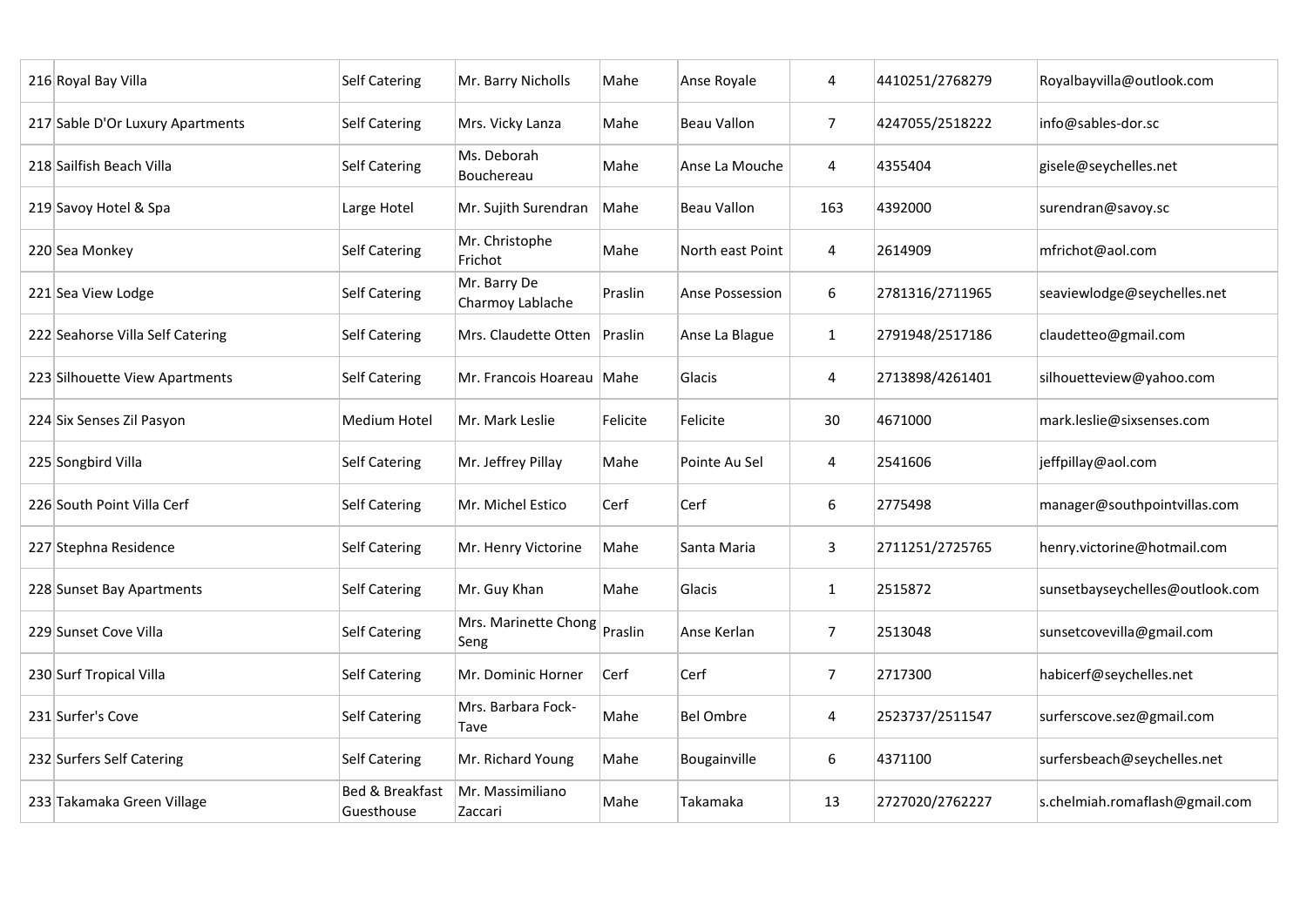| 234 Tama's Holiday Aparments      | <b>Self Catering</b> | Mrs. Anne-Marie<br>Citama Pillay | Mahe     | <b>Beau Vallon</b>  | 3              | 2515495                     | tamasholiday@gmail.com                         |
|-----------------------------------|----------------------|----------------------------------|----------|---------------------|----------------|-----------------------------|------------------------------------------------|
| 235 The Garden Villa              | <b>Self Catering</b> | Mr. John Busanya                 | La Digue | L'Union             | $\overline{2}$ | 2545998                     | sambii1080@yahoo.com                           |
| 236 The Cove Holiday Apartment    | <b>Self Catering</b> | Mrs. Murline Lebon               | Mahe     | <b>Bel Ombre</b>    | $\mathbf{1}$   | 2521555                     | thecoveseychelles@gmail.com                    |
| 237 The Drake Seaside Apartment   | <b>Self Catering</b> | Mrs. Danielle<br>Panagary        | Mahe     | Belombre            | $\overline{2}$ | 2512074                     | danielle@email.sc                              |
| 238 The Drake Seaside Studio      | <b>Self Catering</b> | Mrs. Danielle<br> Panagary       | Mahe     | <b>Bel Ombre</b>    | 8              | 2512074                     | danielle@email.sc                              |
| 239 The H Resort                  | Large Hotel          | Mr. Johannes Steyn               | Mahe     | <b>Bel Ombre</b>    | 100            | 4387000/2605300             | johannes.steyn@H-hotel.com                     |
| 240 The Lookout                   | <b>Self Catering</b> | Mrs. Lucienne Marie<br>Morel     | Praslin  | <b>Pointe Cabri</b> | $\overline{2}$ | 2513027/2509820             | info@thelookout-seychelles.com                 |
| 241 The Olive Tree                | <b>Self Catering</b> | Ms. Olivia Berlouis              | Mahe     | La Misere           | $\overline{3}$ | 2514421                     | jcmberlouis@gmail.com                          |
| 242 The Palm Seychelles           | <b>Self Catering</b> | Mr. Imtiaz Umarji                | Mahe     | <b>Bel Ombre</b>    | 8              | 2525506                     | imtiaz.umarji@thepalmseychelles.co<br>m        |
| 243 The Quadrant Apartments       | <b>Self Catering</b> | Mrs. Christine Morel             | Mahe     | Victoria            | 10             | 4380300/2825330             | info@thequadrant.sc                            |
| 244 The Reef Palm                 | <b>Self Catering</b> | Mr. Jude Mein                    | Mahe     | <b>Reef Estate</b>  | $\mathbf{1}$   | 2520770/4376110             | jtmein@hotmail.co.uk                           |
| 245 The Ridge Residence           | Guesthouse           | Mr. Franco Adrienne              | Mahe     | La Louise           | 12             | 4346674/434349/27188<br>47  | frontdeskridge@seychelles.net                  |
| 246 The Station Retreat           | <b>Small Hotel</b>   | Mrs Jenny Gilbert                | Mahe     | <b>Sans Soucis</b>  | $\overline{7}$ | 4224538/4225709/4224<br>203 | thestation@seychelles.net                      |
| $247$ Ti La Kaz                   | <b>Self Catering</b> | Mr. Cedric D'Offay               | Mahe     | Pointe Aux Sel      | $\mathbf{1}$   | 4371500/2710767             | m.doffay@gmail.com;<br>tilakazrental@gmail.com |
| 248 Touchdown Villa               | <b>Self Catering</b> | Ms. Jill Ally                    | Mahe     | Pointe Larue        | $\overline{2}$ | 2541400                     | reservation@touchdownvilla.com                 |
| 249 Treasure Cove                 | Small Hotel          | Mrs. Marie France<br>Macgregor   | Mahe     | <b>Bel Ombre</b>    | 10             | 4247400 / 2521521           | treasurecove@seychelles.net                    |
| 250 Tropical Garden Self Catering | <b>Self Catering</b> | Mrs. Flossy Barbier              | Mahe     | La Misere           | $\mathbf{1}$   | 4378354/2525495             | tropicalgardenselfcatering@gmail.co<br>m       |
| 251 Tropical Hideaway             | <b>Small Hotel</b>   | Ms. Judith Confiance             | Mahe     | Beau Vallon         | 12             | 2511330                     | tropicalhideaway@seychelles.net                |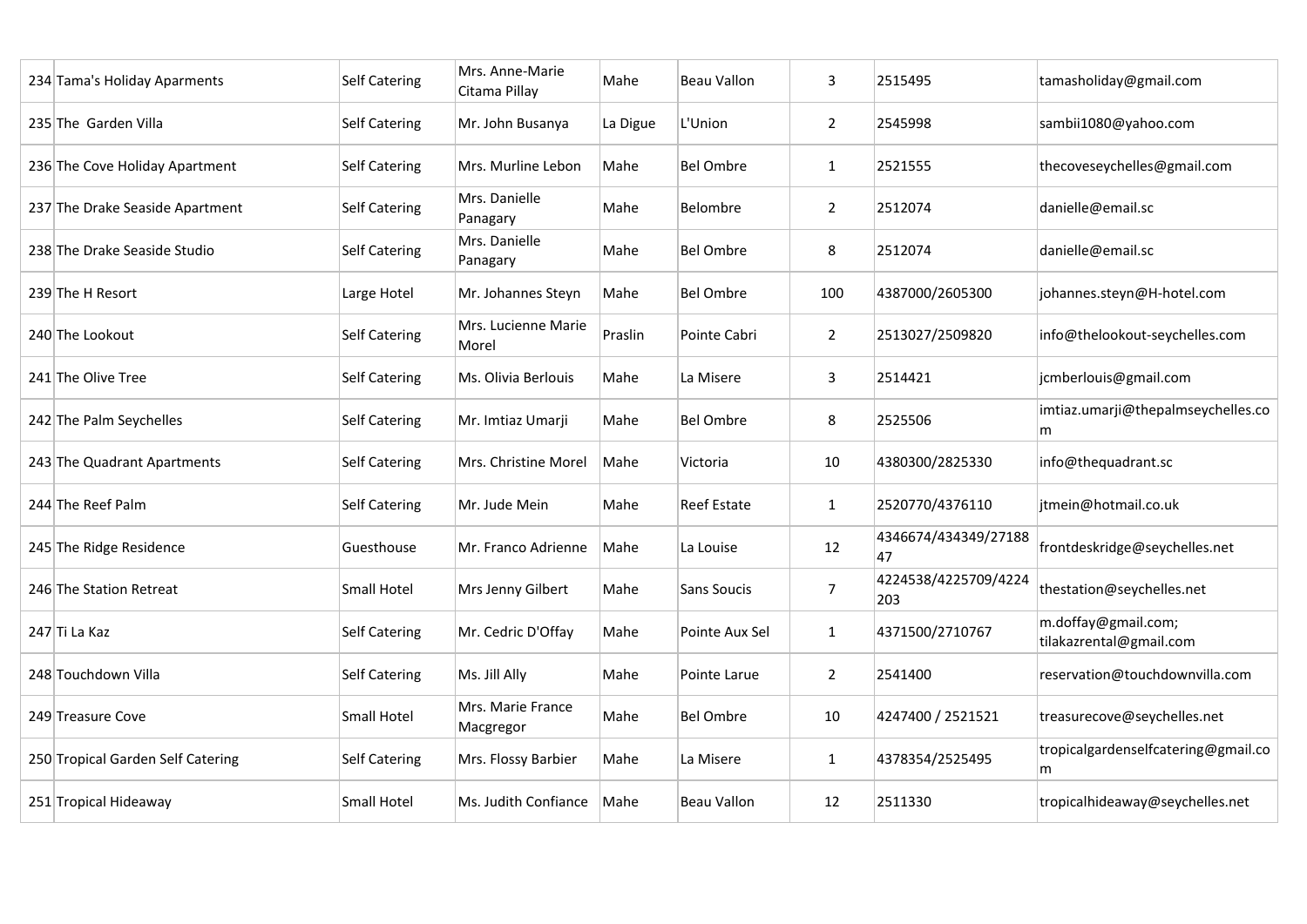| 252 Val Mer Resort                          | <b>Medium Hotel</b>                      | Mr. Jacques Devoud                    | Mahe     | <b>Baie Lazare</b>    | 32             | 4381555/2515130             | valmer@seychelles.net                            |
|---------------------------------------------|------------------------------------------|---------------------------------------|----------|-----------------------|----------------|-----------------------------|--------------------------------------------------|
| 253 Vallonend Self Catering (Vallonend Ltd) | <b>Self Catering</b>                     | Mr. Petr Bodnar                       | Mahe     | <b>Beau Vallon</b>    | $\overline{7}$ | 2536812                     | villablanc3@gmail.com                            |
| 254 Verona Self Catering                    | <b>Self Catering</b>                     | Mrs. Verona Tirant                    | Mahe     | Anse Royale           | $\overline{2}$ | 2520303                     | hazel@mycar.sc                                   |
| 255 Villa Admiral                           | <b>Self Catering</b>                     | Mr. Jacques Adeline                   | Praslin  | Anse Kerlan           | $\mathbf{1}$   | 2509608                     | villaadmiral@gmail.com                           |
| 256 Villa Authentique                       | Guesthouse                               | Ms. Bertine Ah Kong                   | La Digue | La Passe              | 10             | 4234413                     | villauthentique@seychelles.net                   |
| 257 Villa Baptista Beach Bungalow           | <b>Small Hotel</b>                       | Mr. Jean Baptiste<br>Hortere          | Mahe     | Takamaka              | 10             | 4366300                     | batistas@seychelles.net                          |
| 258 Villa Bella                             | <b>Self Catering</b>                     | Mr. Jean Marc Larue                   | Mahe     | North East Point      | $\overline{2}$ | 2620799                     | villabellaseychelles@gmail.com                   |
| 259 Villa Belle Plage                       | <b>Self Catering</b>                     | Mr. Bertrand<br>Gendron               | Praslin  | Anse Kerlan           | $\overline{2}$ | 2636252                     | villabelleplage@gmail.com                        |
| 260 Villa Bethleem                          | <b>Self Catering</b>                     | Mr. Travis Fred                       | Mahe     | Anse Boleu            | 4              | 2512122/2512245             | villa.bethleem.anseboileau.yahoo.co<br>m         |
| 261 Villa Blanc (Movillas Ltd)              | <b>Self Catering</b>                     | Mr. Petr Bodnar                       | Mahe     | Belombre              | $\overline{2}$ | 2536812                     | villablanc3@gmail.com                            |
| 262 Villa Caballero                         | <b>Self Catering</b>                     | Ms. Dorayne Calderin<br><b>Torres</b> | Mahe     | Turtle Bay, Au<br>Cap | $\overline{2}$ | 4285701/2516672             | soundy@seychelles.net;<br>info@villacaballero.sc |
| 263 Villa Charme De L'Ile                   | Self Catering                            | Mr. Sidney Ste Ange                   | La Digue | La Passe              | 5              | 2512542                     | villacharmelile@gmail.com                        |
| 264 Villa De Cerf                           | <b>Bed &amp; Breakfast</b><br>Guesthouse | Mrs. Anna Mazzorchi Cerf              |          | Cerf                  | 4              | 2523161/2522301             | info@villadecerf.com                             |
| 265 Villa de Jardin                         | <b>Small Hotel</b>                       | Ms. Ulrike Amade                      | Mahe     | <b>Port Galud</b>     | 12             | 2580973/4378040             | info@villasdejardin.com                          |
| 266 Villa Des Flots                         | Bed & Breakfast<br>Guesthouse            | Mr. Gerard Lablache                   | La Digue | Anse Gaulette         | 5              | 2514233/4610717/2510<br>142 | patatran@seychelles.net                          |
| 267 Villa Dorado                            | <b>Self Catering</b>                     | Mrs. Alice Tirant                     | Mahe     | Au Cap                | $\overline{3}$ | 4382800/4372129             | alice@crownbeachseychelles.com                   |
| 268 Villa Gazebo                            | <b>Self Catering</b>                     | Ms. Lucia Deltel                      | Mahe     | Takamaka              | $\mathbf{3}$   | 2571362                     | gazebo@mweb.co.za                                |
| 269 Villa Kayola                            | <b>Self Catering</b>                     | Mrs. Jenifer Leon                     | Mahe     | Anse Au Pins          | $\overline{3}$ | 2520057                     | villakayola@seychelles.net                       |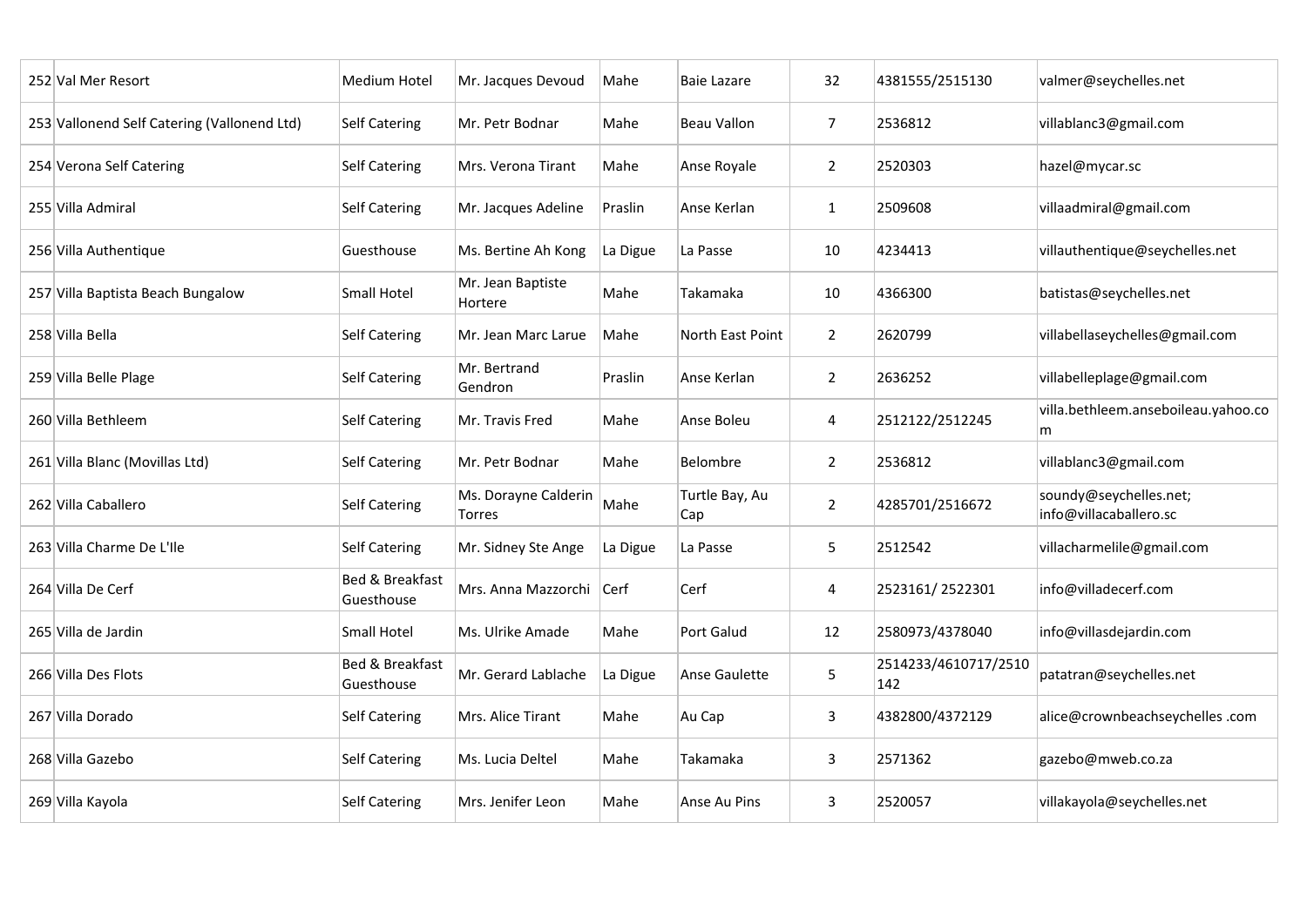| 270 Villa Koket                    | <b>Self Catering</b> | Mr. Brian & Jeanette<br>Michel | Mahe    | North East Point                    | $\overline{4}$ | 2510363/2520122/<br>4241550 | villakoket@seychelles.net        |
|------------------------------------|----------------------|--------------------------------|---------|-------------------------------------|----------------|-----------------------------|----------------------------------|
| 271 Villa Kordia                   | <b>Self Catering</b> | Mrs. Fadette Marie             | Mahe    | Pointe Au Sel                       | 5 <sup>5</sup> | 2597596                     | info@villakordia.com             |
| 272 Villa Laure                    | <b>Self Catering</b> | Mr. Guy Barallon               | Praslin | St. Joseph                          | $\overline{2}$ | 2592501                     | villalaurepraslin@yahoo.com      |
| 273 Villa Lima                     | <b>Self Catering</b> | Ms. Angele Camille             | Mahe    | Au Cap                              | $\mathbf{1}$   | 2633210/2641974             | angelle@email.sc                 |
| 274 Villa Marthe                   | <b>Self Catering</b> | Ms. Marie-Zet Brioche Praslin  |         | Marie-Jeanne<br>Estate              | $\mathbf{1}$   | 2562477                     | villasmarthe@gmail.com           |
| 275 Villa Mille Soleils            | <b>Self Catering</b> | Mr. Bertrand Rassool           | Mahe    | La Misere                           | $\overline{2}$ | 4224923/4378438/2599<br>972 | Imbrasool@yahoo.co.uk            |
| 276 Villa Mimi                     | <b>Self Catering</b> | Mrs. Priscilla Metcalfe Mahe   |         | <b>Beau Vallon</b>                  | $\overline{2}$ | 2775784                     | sarahmetcalfeharvey@yahoo.co.uk  |
| 277 Villa Roscia                   | <b>Self Catering</b> | Mrs. Nichole Ste Ange Mahe     |         | <b>Beau Vallon</b>                  | 5              | 2523882                     | info@villaroscia.com             |
| 278 Villa Rousseau                 | <b>Self Catering</b> | Mrs. Alisson Rousseau Mahe     |         | <b>Bel Ombre</b>                    | 3              | 2520646/4248437             | alison@seychelles.net            |
| 279 Villa Sofia                    | <b>Self Catering</b> | Mrs. Nora Philoe               | Praslin | Anse Kerlan                         | $\mathsf{3}$   | 4233767/2779700             | villasofia@email.sc              |
| 280 Villa Voilier                  | <b>Self Catering</b> | Ms. Sherille Confait           | Mahe    | Anse La Mouche                      | $\mathbf{1}$   | 2718410                     | sherille77@hotmail.com           |
| 281 Villa Zananas                  | Self Catering        | Mr. Paul Turcotte              | Praslin | <b>Anse Possession</b>              | 3              | 2515070/2515060             | zananas@seyguide.com             |
| 282 Village Du Pecheur             | <b>Small Hotel</b>   | Mr. Jonathan Geers             | Praslin | Cote D'Or                           | 19             | 4290300/2525383             | village@seychelles.net           |
| 283 Villas Coco Beach              | <b>Self Catering</b> | Mrs. Jenifer Baldwin           | Praslin | Anse Kerlans                        | 4              | 2600384                     | reservations@cocobeach.com       |
| 284 Whispering Palms Self Catering | <b>Self Catering</b> | Mrs. Joanne<br>Pragassen       | Mahe    | <b>Bel Ombre</b>                    | $\overline{2}$ | 2514464/2604298             | jpragassen@seychelles.net        |
| 285 Yarrabee Self Catering         | <b>Self Catering</b> | Mr. Sven Awege                 | Mahe    | Glacis                              | 6              | 4261248                     | info@seychelles-yarrabee.com     |
| 286 Yasad Luxury Beach Residence   | <b>Self Catering</b> | Mr. Adam Umarji                | Praslin | <b>St Sauveur</b>                   | 6              | 2525505                     | adam.umarji@generaltraffic.co.uk |
| 287 Zeph Self Catering             | <b>Self Catering</b> | Ms. Agnielle Monthy            | Mahe    | <b>Anse Poules</b><br><b>Bleues</b> | $\mathbf{3}$   | 2515396                     | agnelle.zeph@gmail.com           |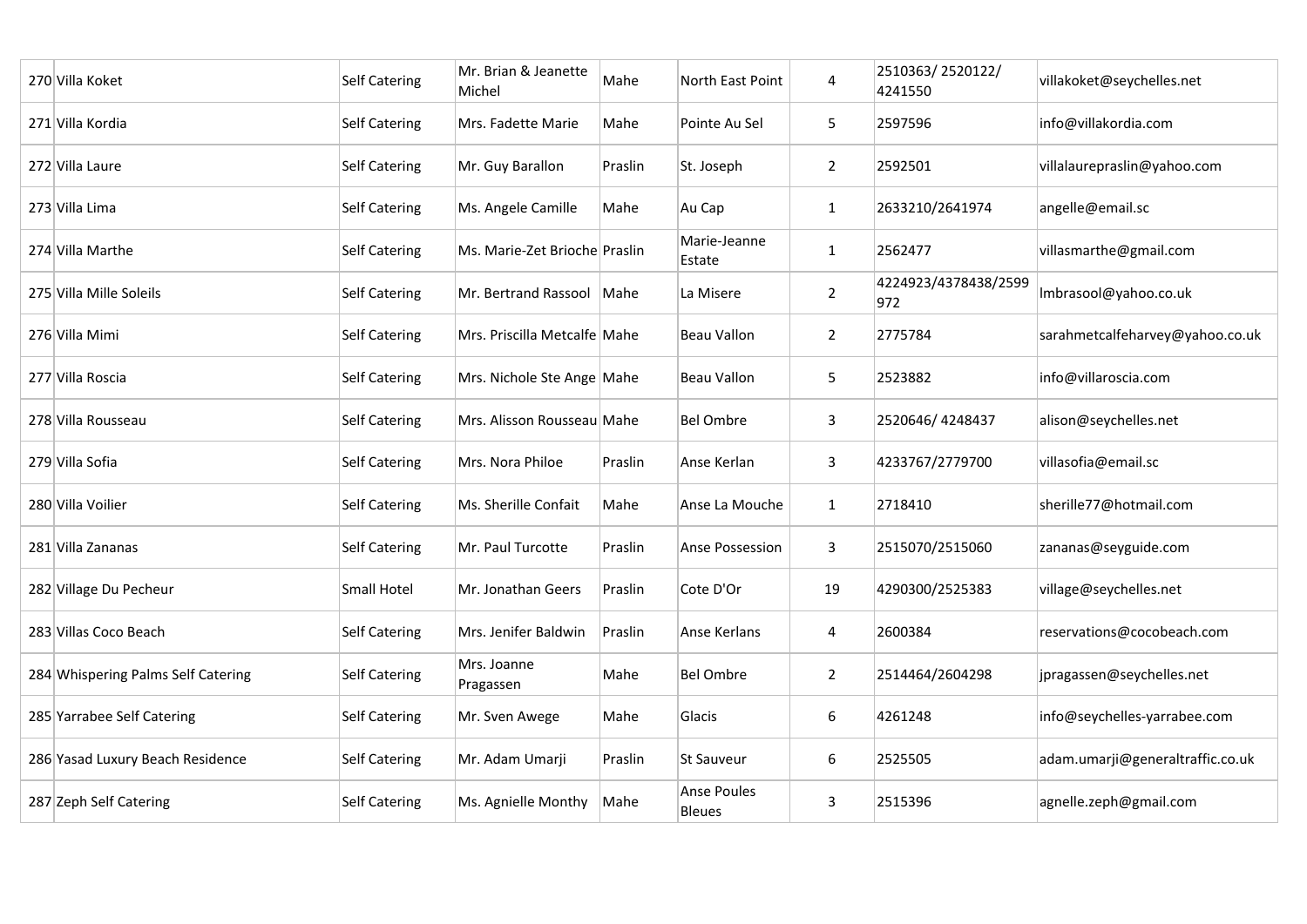| 288 Zerof Guesthouse    | Guesthouse           | Mrs. Madeleine Rose La Digue | Anse Reunion | 4234439/4235110 | zerofguesthouse@yahoo.com |
|-------------------------|----------------------|------------------------------|--------------|-----------------|---------------------------|
| 289 Zerof Self Catering | <b>Self Catering</b> | Mrs. Madeleine Rose La Digue | Anse Reunion | 4234439         | zerofguesthouse@yahoo.com |

| *Annex 1 | <b>PARCEL</b>  | <b>UNIT NUMBER</b> | # BEDS         | <b>UNIT TYPE</b> |
|----------|----------------|--------------------|----------------|------------------|
|          | P1             | A13                | $\overline{2}$ | Apartment        |
|          | P <sub>1</sub> | A21                | 3              | Apartment        |
|          | P1             | A24                | 3              | Apartment        |
|          | P10            | A2                 | $\overline{1}$ | Apartment        |
|          | P10            | A22                | $\mathbf{1}$   | Apartment        |
|          | P11            | A1                 | $\mathbf{1}$   | Apartment        |
|          | P11            | A2                 | $\mathbf{1}$   | Apartment        |
|          | P11            | A12                | $\overline{1}$ | Apartment        |
|          | P11            | A16                | $\mathbf{1}$   | Apartment        |
|          | P11            | A4                 | $\mathbf{1}$   | Apartment        |
|          | P119           | A13                | $\overline{2}$ | Apartment        |
|          | P13            | A1                 | 3              | Apartment        |
|          | P136           | A14                | $\overline{1}$ | Apartment        |
|          | P136           | A15                | $\mathbf{1}$   | Apartment        |
|          | P14            | A12                | $\mathbf{1}$   | Apartment        |
|          | P14            | A13                | $\overline{2}$ | Apartment        |
|          | P14            | A2                 | $\mathbf{1}$   | Apartment        |
|          | P14            | A14                | $\overline{2}$ | Apartment        |
|          | P146           | A3                 | $\overline{2}$ | Apartment        |
|          | P146           | A13                | $\overline{2}$ | Apartment        |
|          | P146           | A25                | $\overline{2}$ | Apartment        |
|          | P147           | A <sub>6</sub>     | 3              | Apartment        |
|          | P148           | A14                | $\mathbf{1}$   | Apartment        |
|          | P148           | A2                 | $\overline{2}$ | Apartment        |
|          | P149           | A3                 | $\mathbf 1$    | Apartment        |
|          | P159           |                    | 4              | Maison           |
|          | P16            |                    | 3              | Maison           |
|          | P160           |                    | 4              | Maison           |
|          | P161           |                    | $\overline{4}$ | Maison           |
|          | P17            | A12                | $\mathbf{1}$   | Apartment        |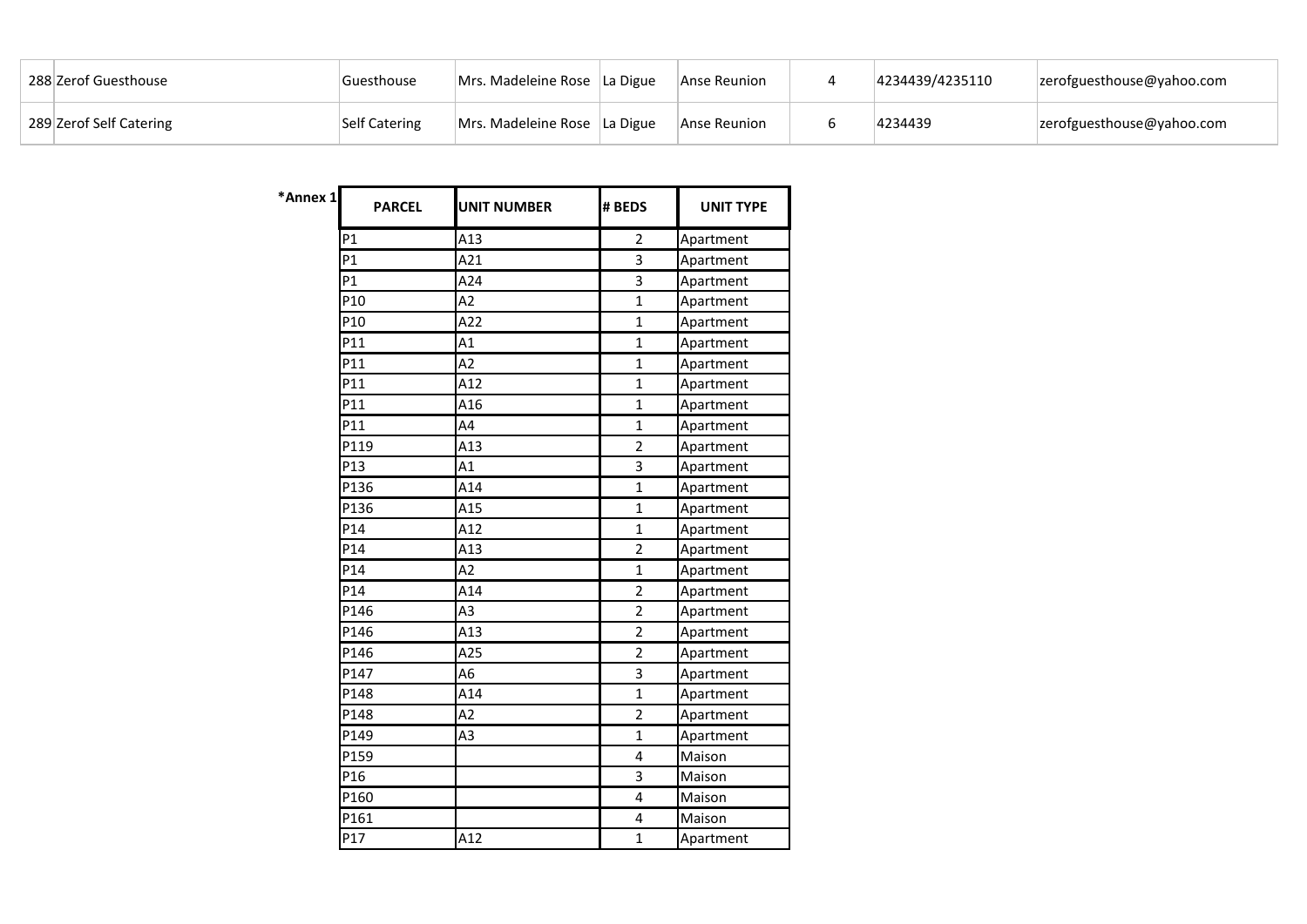| P17  | A2             | $\mathbf{1}$            | Apartment |
|------|----------------|-------------------------|-----------|
| P17  | A <sub>5</sub> | $\mathbf 1$             | Apartment |
| P198 | A <sub>3</sub> | $\overline{2}$          | Apartment |
| P199 |                | 3                       | Maison    |
| P200 |                | 4                       | Maison    |
| P202 | A2             | $\mathbf{1}$            | Apartment |
| P202 | A13            | $\mathbf{1}$            | Apartment |
| P206 |                | 4                       | Maison    |
| P248 |                | 4                       | Maison    |
| P21  |                | $\overline{\mathbf{4}}$ | Maison    |
| P22  |                | 4                       | Maison    |
| P221 | A12            | $\mathbf{1}$            | Apartment |
| P221 | A1             | $\overline{2}$          | Apartment |
| P221 | A2             | $\mathbf{1}$            | Apartment |
| P221 | A <sub>3</sub> | $\overline{2}$          | Apartment |
| P221 | A <sub>6</sub> | 3                       | Apartment |
| P221 | A <sub>5</sub> | $\overline{2}$          | Apartment |
| P229 | A4             | $\mathbf 1$             | Apartment |
| P23  | A11            | $\overline{2}$          | Apartment |
| P23  | A16            | $\overline{2}$          | Apartment |
| P23  | A4             | $\overline{2}$          | Apartment |
| P230 | A13            | $\overline{2}$          | Apartment |
| P237 | A23            | $\overline{2}$          | Apartment |
| P237 | A4             | $\mathbf{1}$            | Apartment |
| P244 |                | 4                       | Maison    |
| P25  | A25            | 3                       | Apartment |
| P25  | A5             | 3                       | Apartment |
| P26  | A23            | 3                       | Apartment |
| P27  | A1             | 3                       | Apartment |
| P27  | A13            | $\overline{2}$          | Apartment |
| P28  | A11            | $\overline{2}$          | Apartment |
| P41  |                | 4                       | Maison    |
| P52  |                | 4                       | Maison    |
| P63  |                | $\overline{2}$          | Maison    |
| V106 |                | 4                       | Villa     |
| V111 |                | 4                       | Villa     |
| V133 |                | 5                       | Villa     |
| V189 |                | 4                       | Villa     |